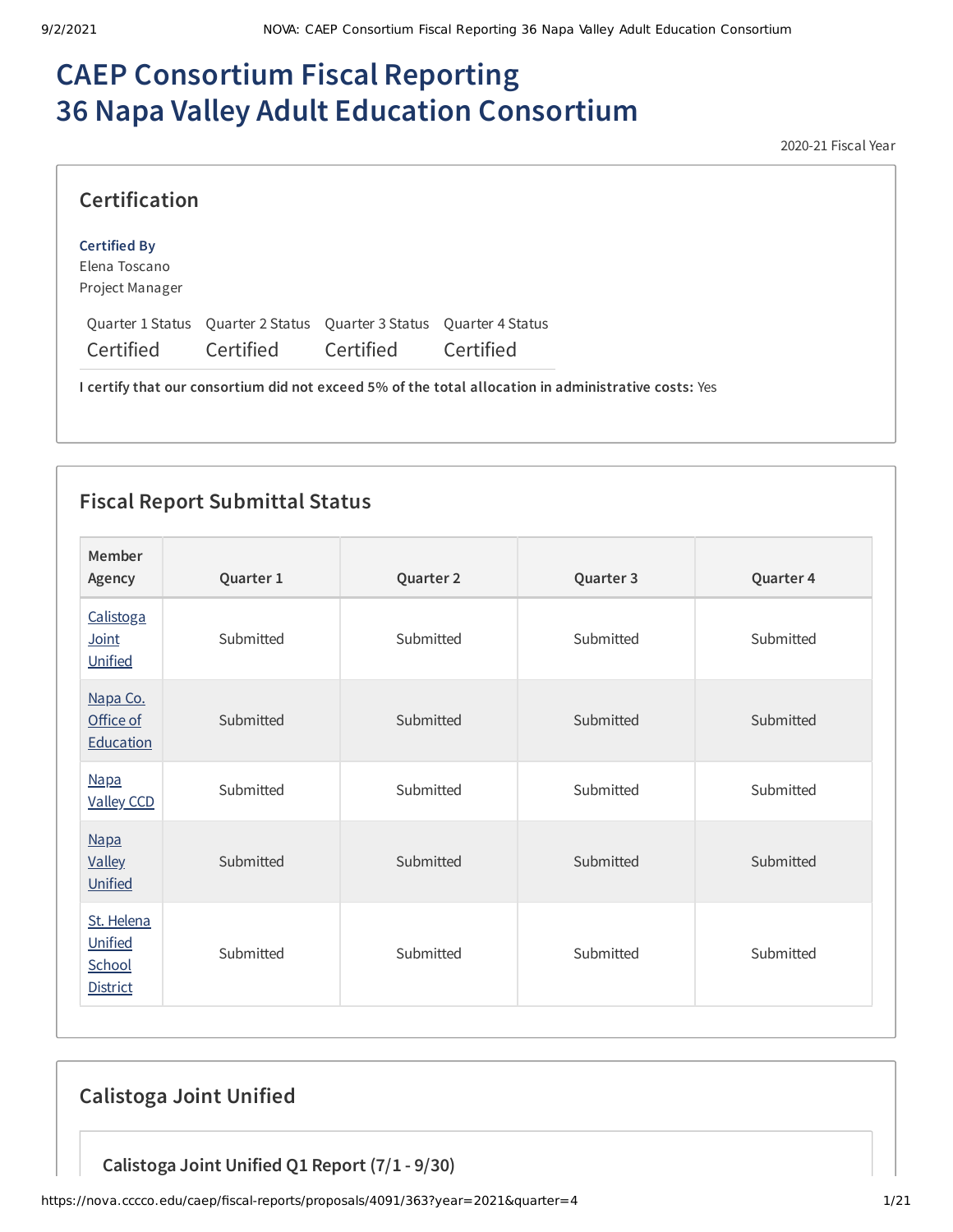| <b>Object Code</b>                                     | Year to<br>Date (YTD)<br>Expenditure | <b>YTD</b><br>Forecast | 0/0<br>Expended<br>of YTD<br>Forecast | Project<br><b>Budget</b> | $\frac{0}{0}$<br>Expended<br>of Overall<br><b>Budget</b> | <b>Budget</b><br><b>Remaining</b> |
|--------------------------------------------------------|--------------------------------------|------------------------|---------------------------------------|--------------------------|----------------------------------------------------------|-----------------------------------|
| 1000 - Instructional Salaries                          | \$7,216                              | \$0                    | 100%                                  | \$28,864                 | 25%                                                      | \$21,648                          |
| 2000 - Non-Instructional<br><b>Salaries</b>            | \$0                                  | \$0                    | 100%                                  | \$0                      | 100%                                                     | \$0                               |
| 3000 - Employee Benefits                               | \$1,510                              | \$0                    | 100%                                  | \$6,038                  | 25.01%                                                   | \$4,528                           |
| 4000 - Supplies and Materials                          | \$0                                  | \$0                    | 100%                                  | \$0                      | 100%                                                     | \$0                               |
| 5000 - Other Operating<br><b>Expenses and Services</b> | \$0                                  | \$0                    | 100%                                  | \$0                      | 100%                                                     | \$0                               |
| 6000 - Capital Outlay                                  | \$0                                  | \$0                    | 100%                                  | \$0                      | 100%                                                     | \$0                               |
| 7000 - Other Outgo                                     | \$0                                  | \$0                    | 100%                                  | \$0                      | 100%                                                     | \$0                               |
| <b>Indirect Costs</b>                                  | \$0                                  | \$0                    | 100%                                  | \$0                      | 100%                                                     | \$0                               |
| <b>Totals</b>                                          | \$8,726                              | \$0                    | 100%                                  | \$34,902                 | 25%                                                      | \$26,176                          |

Salaries and benefits for staff teaching ESL and HSD programs provided by Napa Valley Adult Ed.

**Status** Submitted

## **Calistoga Joint Unified Q2 Report (10/1 - 12/31)**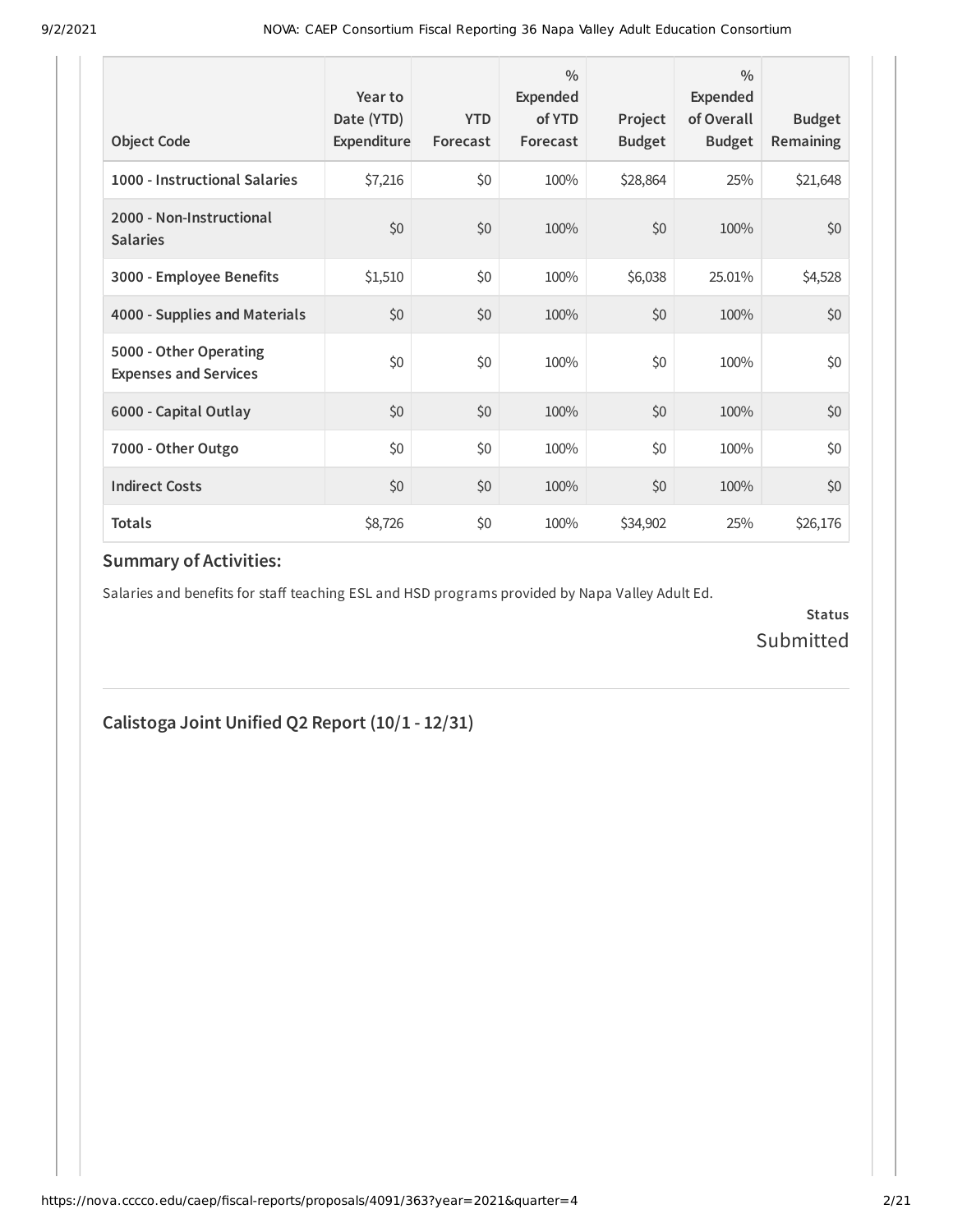| <b>Object Code</b>                                     | Year to<br>Date (YTD)<br>Expenditure | <b>YTD</b><br>Forecast | $\frac{0}{0}$<br>Expended<br>of YTD<br>Forecast | Project<br><b>Budget</b> | $\frac{0}{0}$<br>Expended<br>of Overall<br><b>Budget</b> | <b>Budget</b><br>Remaining |
|--------------------------------------------------------|--------------------------------------|------------------------|-------------------------------------------------|--------------------------|----------------------------------------------------------|----------------------------|
| 1000 - Instructional Salaries                          | \$14,432                             | \$0                    | 100%                                            | \$28,864                 | 50%                                                      | \$14,432                   |
| 2000 - Non-Instructional<br><b>Salaries</b>            | \$0                                  | \$0                    | 100%                                            | \$0                      | 100%                                                     | \$0                        |
| 3000 - Employee Benefits                               | \$3,019                              | \$0                    | 100%                                            | \$6,038                  | 50%                                                      | \$3,019                    |
| 4000 - Supplies and Materials                          | \$0                                  | \$0                    | 100%                                            | \$0                      | 100%                                                     | \$0                        |
| 5000 - Other Operating<br><b>Expenses and Services</b> | \$0                                  | \$0                    | 100%                                            | \$0                      | 100%                                                     | \$0                        |
| 6000 - Capital Outlay                                  | \$0                                  | \$0                    | 100%                                            | \$0                      | 100%                                                     | \$0                        |
| 7000 - Other Outgo                                     | \$0                                  | \$0                    | 100%                                            | \$0                      | 100%                                                     | \$0                        |
| <b>Indirect Costs</b>                                  | \$0                                  | \$0                    | 100%                                            | \$0                      | 100%                                                     | \$0                        |
| <b>Totals</b>                                          | \$17,451                             | \$0                    | 100%                                            | \$34,902                 | 50%                                                      | \$17,451                   |

Salaries and benefits for staff teaching ESL and HSD programs provided by Napa Valley Adult Ed.

**Status** Submitted

## **Allocation Year Closeout: 2018-19**

I have reviewed the financial reports for my agency and confirm that all funds for this allocation year have been spent.

**2018-19 Reverted Funds:**

\$0

**2018-19 Status** Closed

#### **Submitting Authority**

Maureen Hester, Director of Business Services

**Calistoga Joint Unified Q3 Report (1/1 - 3/31)**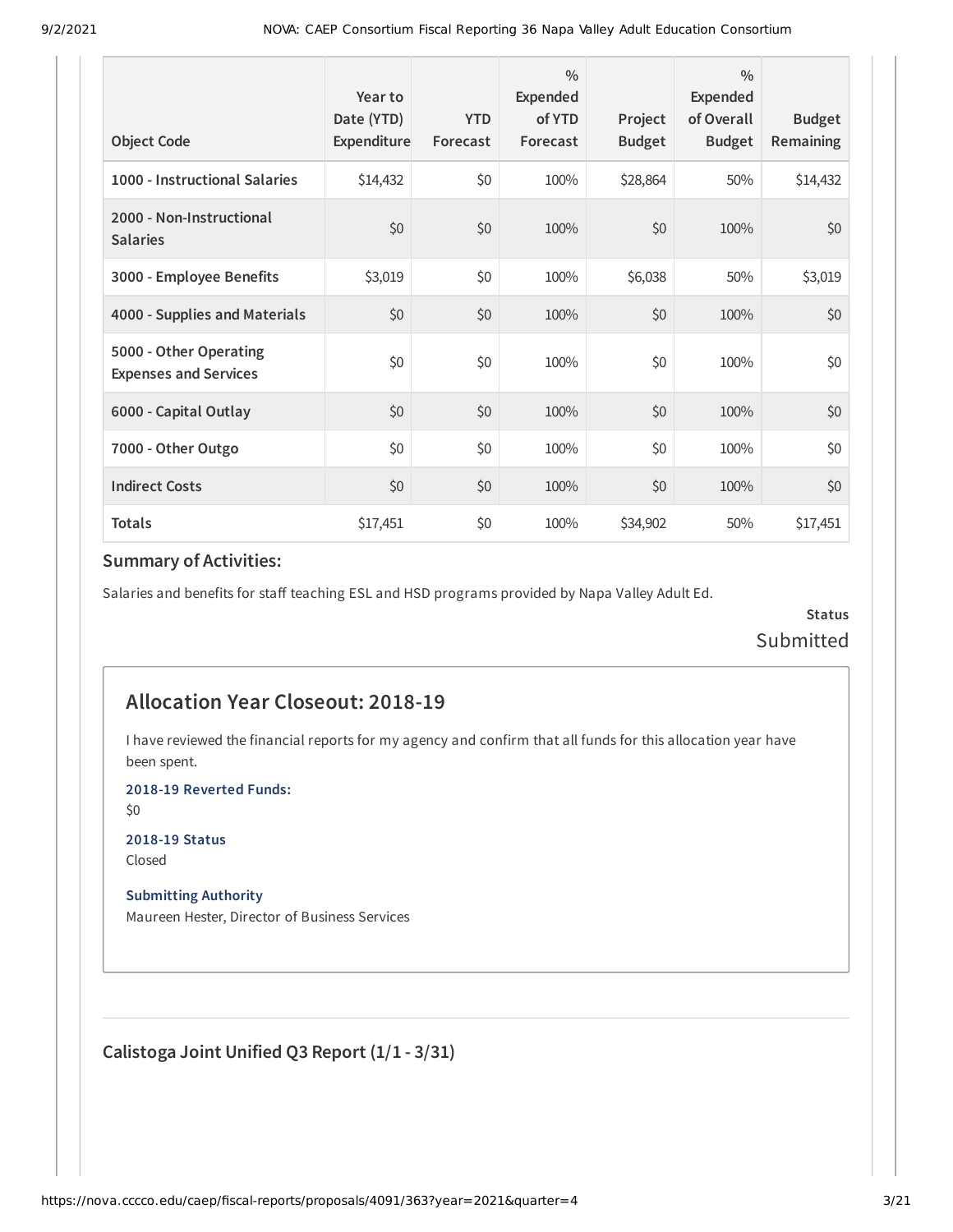| <b>Object Code</b>                                     | Year to<br>Date (YTD)<br>Expenditure | <b>YTD</b><br>Forecast | 0/0<br>Expended<br>of YTD<br>Forecast | Project<br><b>Budget</b> | $\frac{0}{0}$<br>Expended<br>of Overall<br><b>Budget</b> | <b>Budget</b><br><b>Remaining</b> |
|--------------------------------------------------------|--------------------------------------|------------------------|---------------------------------------|--------------------------|----------------------------------------------------------|-----------------------------------|
| 1000 - Instructional Salaries                          | \$21,648                             | \$0                    | 100%                                  | \$28,864                 | 75%                                                      | \$7,216                           |
| 2000 - Non-Instructional<br><b>Salaries</b>            | \$0                                  | \$0                    | 100%                                  | \$0                      | 100%                                                     | \$0                               |
| 3000 - Employee Benefits                               | \$4,528                              | \$0                    | 100%                                  | \$6,038                  | 74.99%                                                   | \$1,510                           |
| 4000 - Supplies and Materials                          | \$0                                  | \$0                    | 100%                                  | \$0                      | 100%                                                     | \$0                               |
| 5000 - Other Operating<br><b>Expenses and Services</b> | \$0                                  | \$0                    | 100%                                  | \$0                      | 100%                                                     | \$0                               |
| 6000 - Capital Outlay                                  | \$0                                  | \$0                    | 100%                                  | \$0                      | 100%                                                     | \$0                               |
| 7000 - Other Outgo                                     | \$0                                  | \$0                    | 100%                                  | \$0                      | 100%                                                     | \$0                               |
| <b>Indirect Costs</b>                                  | \$0                                  | \$0                    | 100%                                  | \$0                      | 100%                                                     | \$0                               |
| <b>Totals</b>                                          | \$26,176                             | \$0                    | 100%                                  | \$34,902                 | 75%                                                      | \$8,726                           |

Salaries and benefits for staff teaching ESL and HSD programs provided by Napa Valley Adult Ed.

**Status** Submitted

## **Calistoga Joint Unified Q4 Report (4/1 - 6/30)**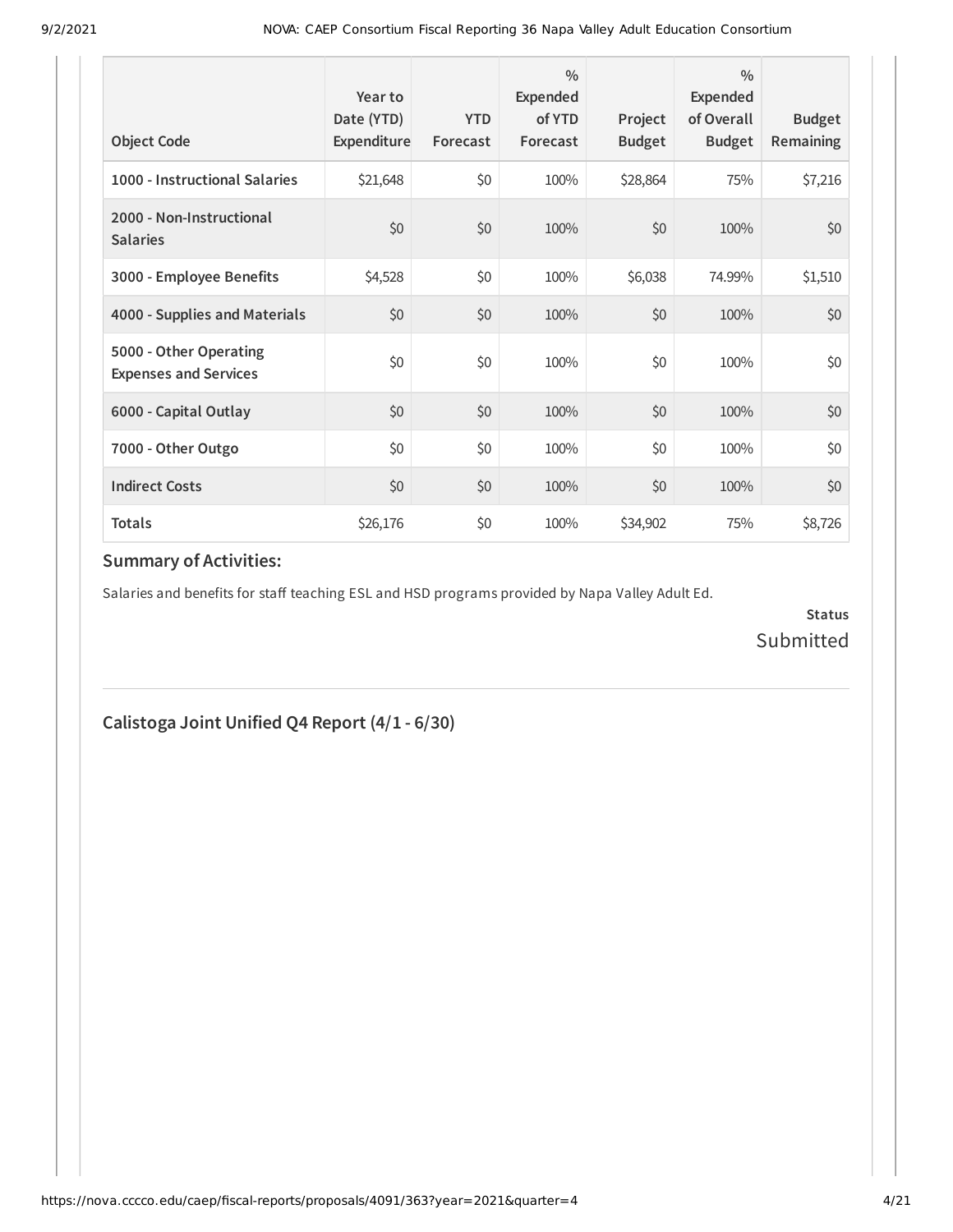| <b>Object Code</b>                                     | Year to<br>Date (YTD)<br>Expenditure | <b>YTD</b><br>Forecast | $\frac{0}{0}$<br>Expended<br>of YTD<br>Forecast | Project<br><b>Budget</b> | $\frac{0}{0}$<br>Expended<br>of Overall<br><b>Budget</b> | <b>Budget</b><br>Remaining |
|--------------------------------------------------------|--------------------------------------|------------------------|-------------------------------------------------|--------------------------|----------------------------------------------------------|----------------------------|
| 1000 - Instructional Salaries                          | \$28,864                             | \$0                    | 100%                                            | \$28,864                 | 100%                                                     | \$0                        |
| 2000 - Non-Instructional<br><b>Salaries</b>            | \$0                                  | \$0                    | 100%                                            | \$0                      | 100%                                                     | \$0                        |
| 3000 - Employee Benefits                               | \$6,038                              | \$0                    | 100%                                            | \$6,038                  | 100%                                                     | \$0                        |
| 4000 - Supplies and Materials                          | \$0                                  | \$0                    | 100%                                            | \$0                      | 100%                                                     | \$0                        |
| 5000 - Other Operating<br><b>Expenses and Services</b> | \$0                                  | \$0                    | 100%                                            | \$0                      | 100%                                                     | \$0                        |
| 6000 - Capital Outlay                                  | \$0                                  | \$0                    | 100%                                            | \$0                      | 100%                                                     | \$0                        |
| 7000 - Other Outgo                                     | \$0                                  | \$0                    | 100%                                            | \$0                      | 100%                                                     | \$0                        |
| <b>Indirect Costs</b>                                  | \$0                                  | \$0                    | 100%                                            | \$0                      | 100%                                                     | \$0                        |
| <b>Totals</b>                                          | \$34,902                             | \$0                    | 100%                                            | \$34,902                 | 100%                                                     | \$0                        |

> **Status** Submitted

## **Napa Co. Office of Education**

**Napa Co.Office of Education Q1 Report (7/1 - 9/30)**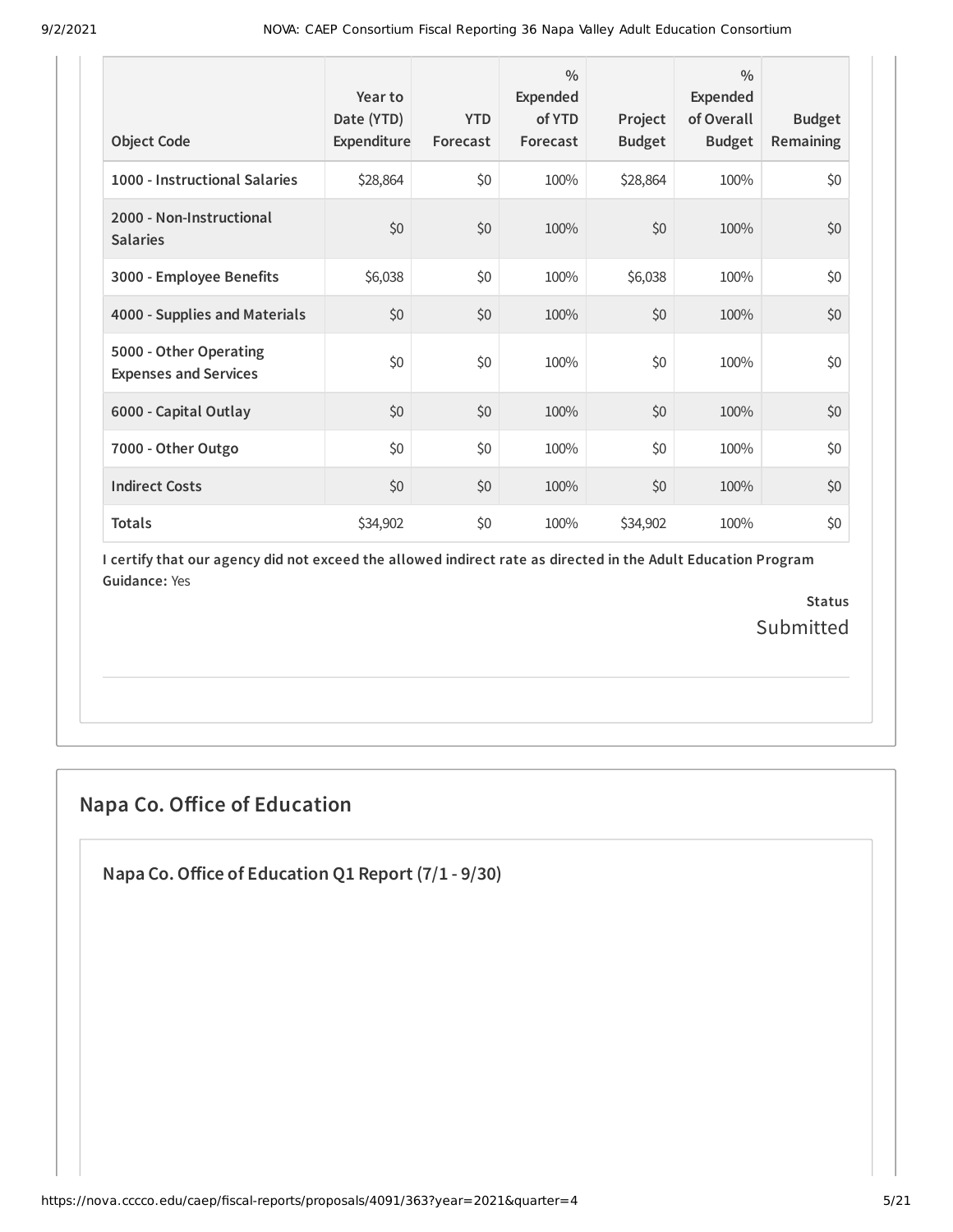| <b>Object Code</b>                                     | Year to<br>Date (YTD)<br>Expenditure | <b>YTD</b><br>Forecast | $\frac{0}{0}$<br>Expended<br>of YTD<br>Forecast | Project<br><b>Budget</b> | $\frac{0}{0}$<br>Expended<br>of Overall<br><b>Budget</b> | <b>Budget</b><br><b>Remaining</b> |
|--------------------------------------------------------|--------------------------------------|------------------------|-------------------------------------------------|--------------------------|----------------------------------------------------------|-----------------------------------|
| 1000 - Instructional Salaries                          | \$0                                  | \$0                    | 100%                                            | \$0                      | 100%                                                     | \$0                               |
| 2000 - Non-Instructional<br><b>Salaries</b>            | \$48,718                             | \$24,359               | 200%                                            | \$97,435                 | 50%                                                      | \$48,717                          |
| 3000 - Employee Benefits                               | \$0                                  | \$0                    | 100%                                            | \$0                      | 100%                                                     | \$0                               |
| 4000 - Supplies and Materials                          | \$0                                  | \$0                    | 100%                                            | \$0                      | 100%                                                     | \$0                               |
| 5000 - Other Operating<br><b>Expenses and Services</b> | \$0                                  | \$0                    | 100%                                            | \$0                      | 100%                                                     | \$0                               |
| 6000 - Capital Outlay                                  | \$0                                  | \$0                    | 100%                                            | \$0                      | 100%                                                     | \$0                               |
| 7000 - Other Outgo                                     | \$0                                  | \$0                    | 100%                                            | \$0                      | 100%                                                     | \$0                               |
| <b>Indirect Costs</b>                                  | \$0                                  | \$0                    | 100%                                            | \$0                      | 100%                                                     | \$0                               |
| <b>Totals</b>                                          | \$48,718                             | \$24,359               | 200%                                            | \$97,435                 | 50%                                                      | \$48,717                          |

Salary for Transition Specialist for NVAEC.

### **Status** Submitted

## **Napa Co.Office of Education Q2 Report (10/1 - 12/31)**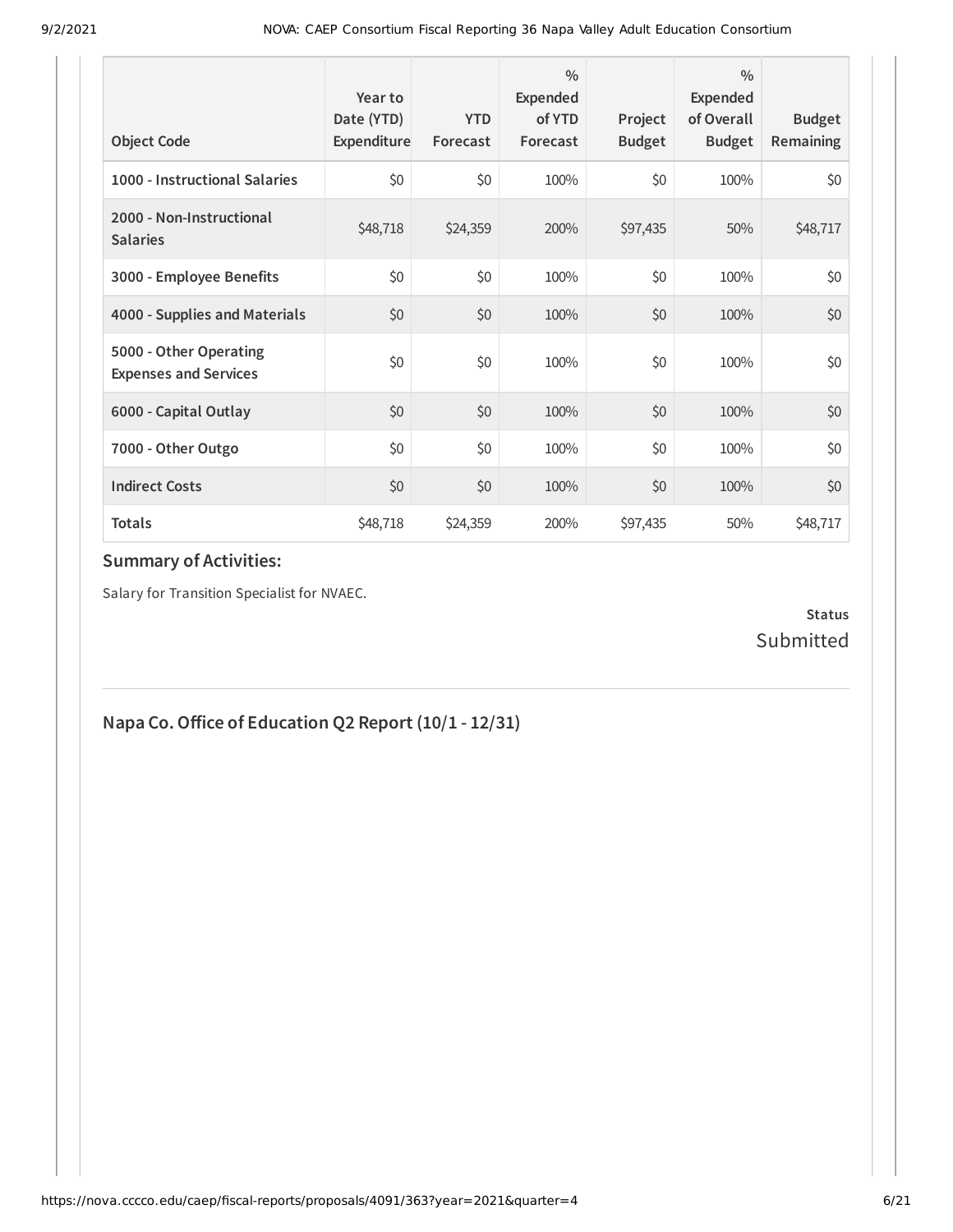| <b>Object Code</b>                                     | Year to<br>Date (YTD)<br>Expenditure | <b>YTD</b><br>Forecast | $\frac{0}{0}$<br>Expended<br>of YTD<br>Forecast | Project<br><b>Budget</b> | $\frac{0}{0}$<br>Expended<br>of Overall<br><b>Budget</b> | <b>Budget</b><br><b>Remaining</b> |
|--------------------------------------------------------|--------------------------------------|------------------------|-------------------------------------------------|--------------------------|----------------------------------------------------------|-----------------------------------|
| 1000 - Instructional Salaries                          | \$0                                  | \$0                    | 100%                                            | \$0                      | 100%                                                     | \$0                               |
| 2000 - Non-Instructional<br><b>Salaries</b>            | \$48,718                             | \$48,718               | 100%                                            | \$97,435                 | 50%                                                      | \$48,717                          |
| 3000 - Employee Benefits                               | \$0                                  | \$0                    | 100%                                            | \$0                      | 100%                                                     | \$0                               |
| 4000 - Supplies and Materials                          | \$0                                  | \$0                    | 100%                                            | \$0                      | 100%                                                     | \$0                               |
| 5000 - Other Operating<br><b>Expenses and Services</b> | \$0                                  | \$0                    | 100%                                            | \$0                      | 100%                                                     | \$0                               |
| 6000 - Capital Outlay                                  | \$0                                  | \$0                    | 100%                                            | \$0                      | 100%                                                     | \$0                               |
| 7000 - Other Outgo                                     | \$0                                  | \$0                    | 100%                                            | \$0                      | 100%                                                     | \$0                               |
| <b>Indirect Costs</b>                                  | \$0                                  | \$0                    | 100%                                            | \$0                      | 100%                                                     | \$0                               |
| <b>Totals</b>                                          | \$48,718                             | \$48,718               | 100%                                            | \$97,435                 | 50%                                                      | \$48,717                          |

Salary for Transition Specialist for NVAEC.

**Status** Submitted

## **Allocation Year Closeout: 2018-19**

I have reviewed the financial reports for my agency and confirm that all funds for this allocation year have been spent.

**2018-19 Reverted Funds:**

\$0

**2018-19 Status** Closed

**Submitting Authority**

Kelly Bucy Napa County Office of Education, Director of Fiscal Services

**Napa Co.Office of Education Q3 Report (1/1 - 3/31)**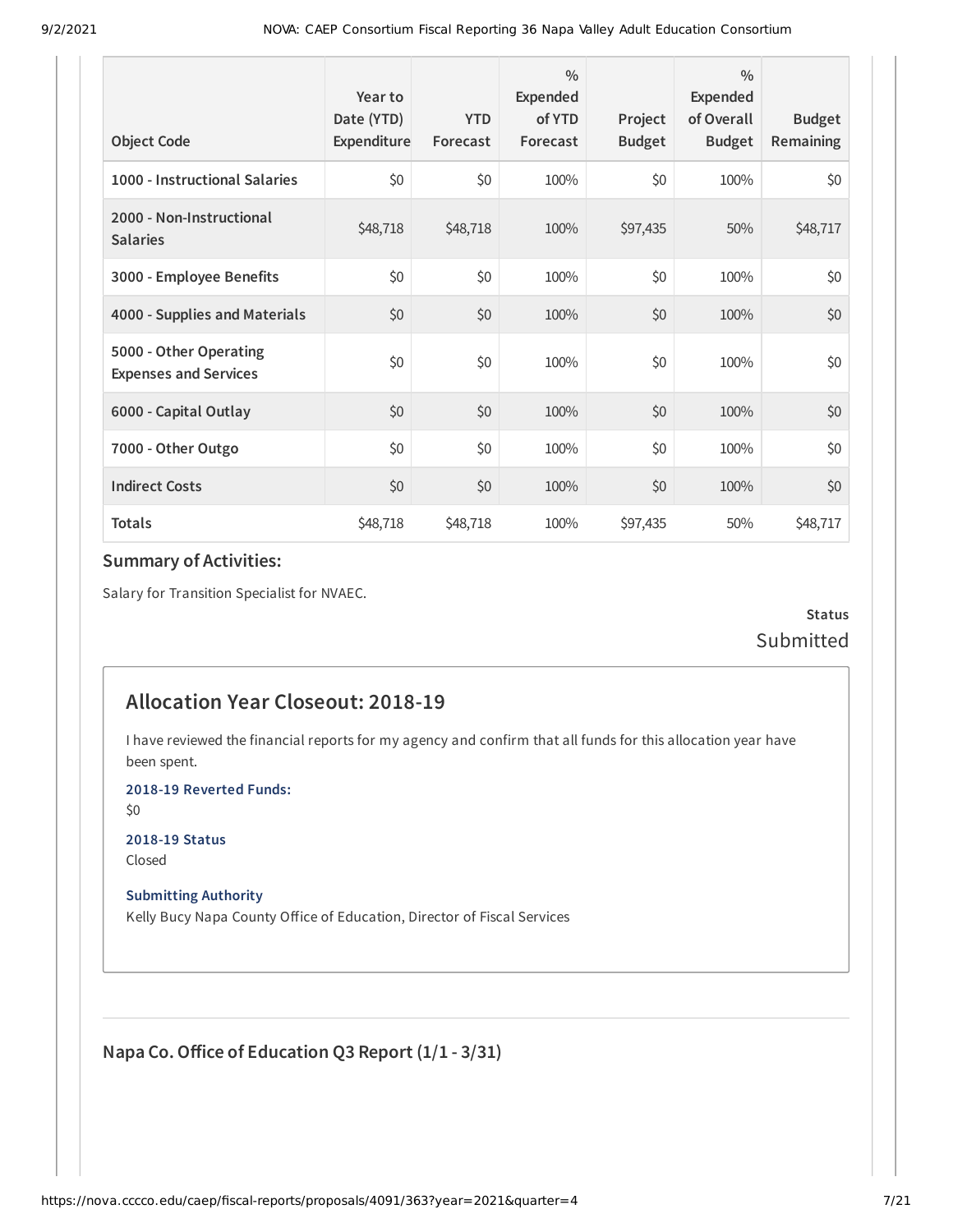| <b>Object Code</b>                                     | Year to<br>Date (YTD)<br>Expenditure | <b>YTD</b><br>Forecast | 0/0<br>Expended<br>of YTD<br>Forecast | Project<br><b>Budget</b> | $\frac{0}{0}$<br>Expended<br>of Overall<br><b>Budget</b> | <b>Budget</b><br><b>Remaining</b> |
|--------------------------------------------------------|--------------------------------------|------------------------|---------------------------------------|--------------------------|----------------------------------------------------------|-----------------------------------|
| 1000 - Instructional Salaries                          | \$0                                  | \$0                    | 100%                                  | \$0                      | 100%                                                     | \$0                               |
| 2000 - Non-Instructional<br><b>Salaries</b>            | \$73,076                             | \$73,076               | 100%                                  | \$97,435                 | 75%                                                      | \$24,359                          |
| 3000 - Employee Benefits                               | \$0                                  | \$0                    | 100%                                  | \$0                      | 100%                                                     | \$0                               |
| 4000 - Supplies and Materials                          | \$0                                  | \$0                    | 100%                                  | \$0                      | 100%                                                     | \$0                               |
| 5000 - Other Operating<br><b>Expenses and Services</b> | \$0                                  | \$0                    | 100%                                  | \$0                      | 100%                                                     | \$0                               |
| 6000 - Capital Outlay                                  | \$0                                  | \$0                    | 100%                                  | \$0                      | 100%                                                     | \$0                               |
| 7000 - Other Outgo                                     | \$0                                  | \$0                    | 100%                                  | \$0                      | 100%                                                     | \$0                               |
| <b>Indirect Costs</b>                                  | \$0                                  | \$0                    | 100%                                  | \$0                      | 100%                                                     | \$0                               |
| <b>Totals</b>                                          | \$73,076                             | \$73,076               | 100%                                  | \$97,435                 | 75%                                                      | \$24,359                          |

Salary for Transition Specialist

### **Status** Submitted

## **Napa Co.Office of Education Q4 Report (4/1 - 6/30)**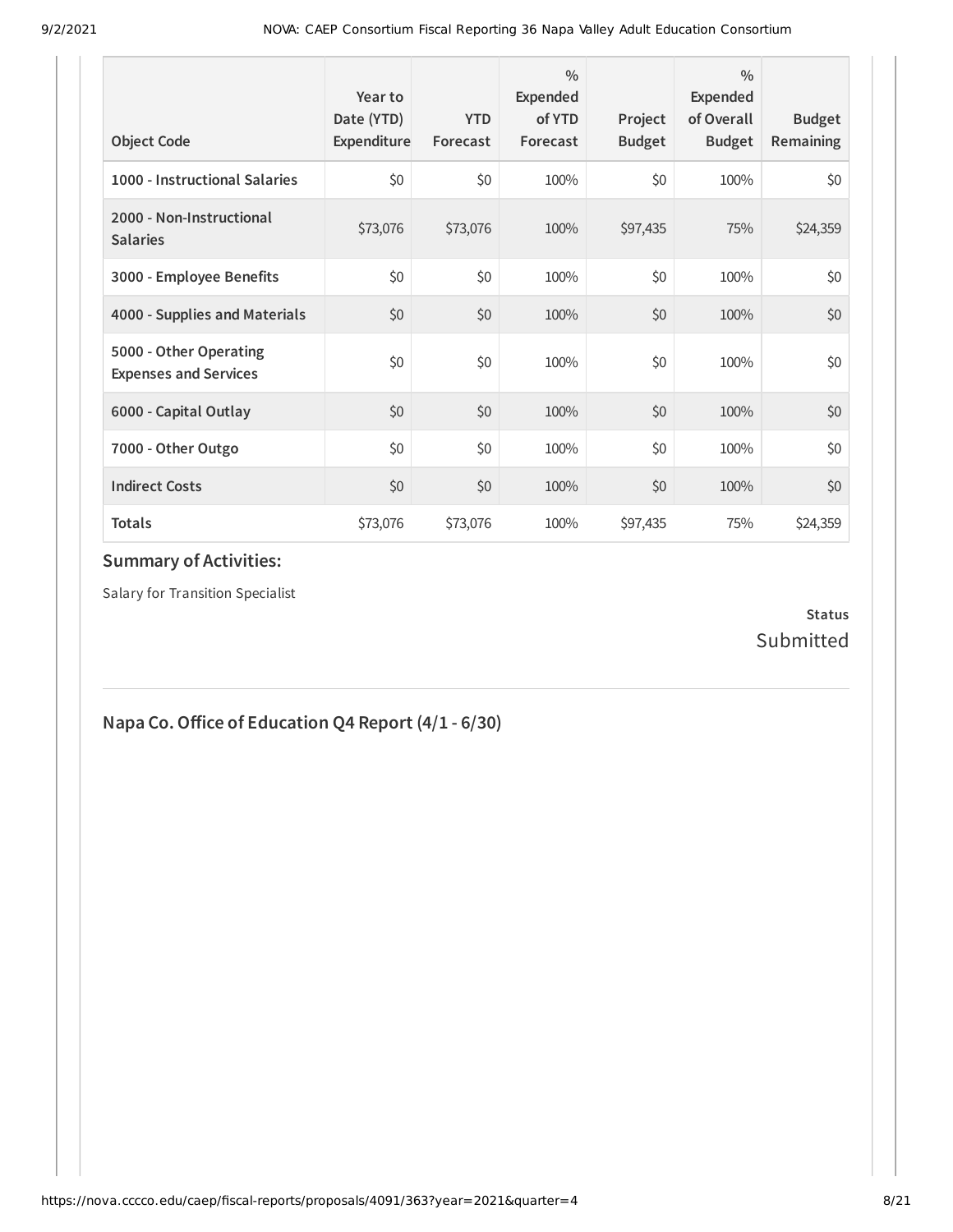| <b>Object Code</b>                                     | Year to<br>Date (YTD)<br>Expenditure | <b>YTD</b><br>Forecast | $\frac{0}{0}$<br>Expended<br>of YTD<br>Forecast | Project<br><b>Budget</b> | $\frac{0}{0}$<br>Expended<br>of Overall<br><b>Budget</b> | <b>Budget</b><br>Remaining |
|--------------------------------------------------------|--------------------------------------|------------------------|-------------------------------------------------|--------------------------|----------------------------------------------------------|----------------------------|
| 1000 - Instructional Salaries                          | \$0                                  | \$0                    | 100%                                            | \$0                      | 100%                                                     | \$0                        |
| 2000 - Non-Instructional<br><b>Salaries</b>            | \$97,435                             | \$97,435               | 100%                                            | \$97,435                 | 100%                                                     | \$0                        |
| 3000 - Employee Benefits                               | \$0                                  | \$0                    | 100%                                            | \$0                      | 100%                                                     | \$0                        |
| 4000 - Supplies and Materials                          | \$0                                  | \$0                    | 100%                                            | \$0                      | 100%                                                     | \$0                        |
| 5000 - Other Operating<br><b>Expenses and Services</b> | \$0                                  | \$0                    | 100%                                            | \$0                      | 100%                                                     | \$0                        |
| 6000 - Capital Outlay                                  | \$0                                  | \$0                    | 100%                                            | \$0                      | 100%                                                     | \$0                        |
| 7000 - Other Outgo                                     | \$0                                  | \$0                    | 100%                                            | \$0                      | 100%                                                     | \$0                        |
| <b>Indirect Costs</b>                                  | \$0                                  | \$0                    | 100%                                            | \$0                      | 100%                                                     | \$0                        |
| <b>Totals</b>                                          | \$97,435                             | \$97,435               | 100%                                            | \$97,435                 | 100%                                                     | \$0                        |

> **Status** Submitted

## **Napa Valley CCD**

**Napa Valley CCD Q1 Report (7/1 - 9/30)**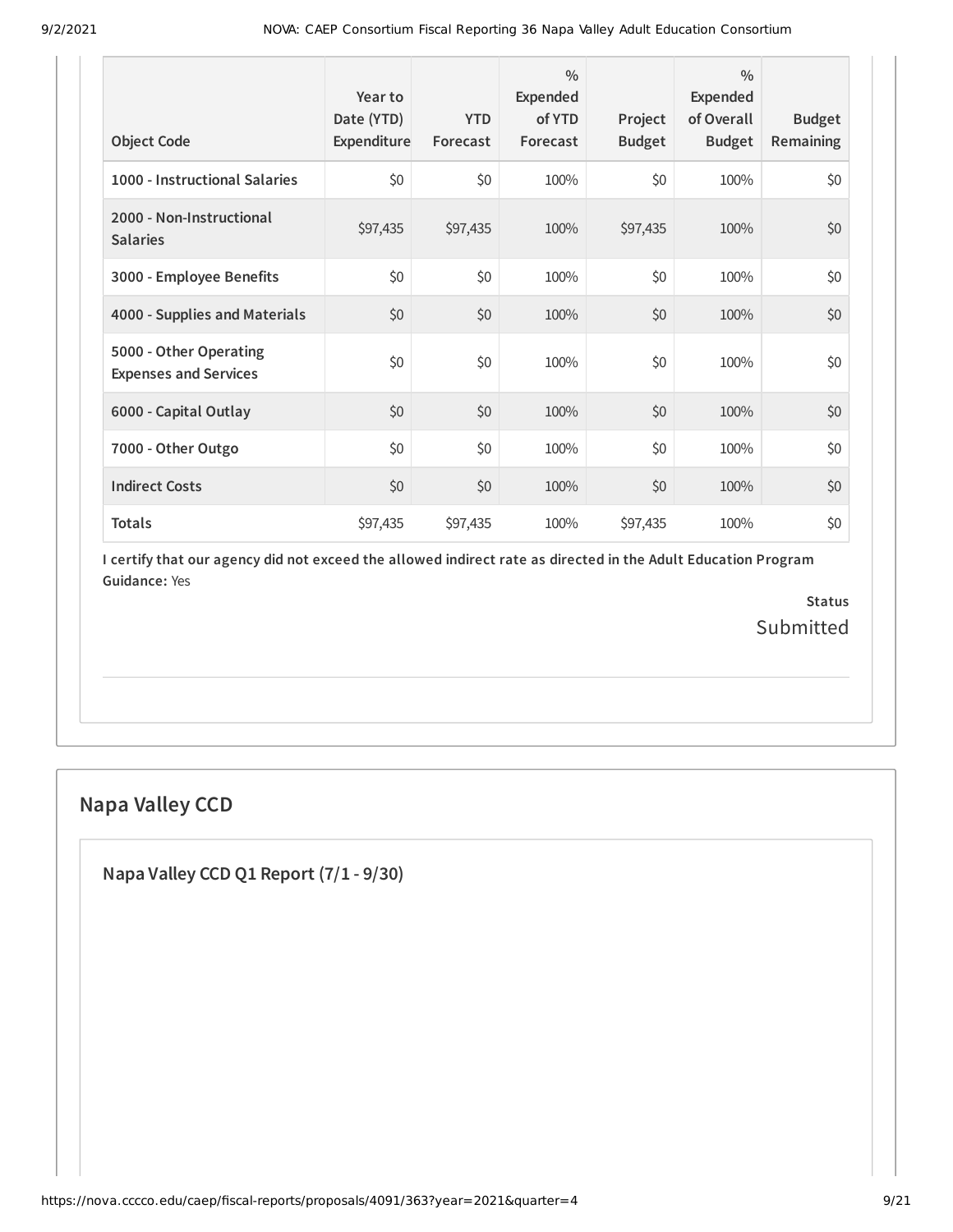| <b>Object Code</b>                                     | Year to<br>Date (YTD)<br>Expenditure | <b>YTD</b><br>Forecast | $\frac{0}{0}$<br>Expended<br>of YTD<br>Forecast | Project<br><b>Budget</b> | $\frac{0}{0}$<br>Expended<br>of Overall<br><b>Budget</b> | <b>Budget</b><br>Remaining |
|--------------------------------------------------------|--------------------------------------|------------------------|-------------------------------------------------|--------------------------|----------------------------------------------------------|----------------------------|
| 1000 - Instructional Salaries                          | \$0                                  | \$1,050                | $0\%$                                           | \$21,000                 | $0\%$                                                    | \$21,000                   |
| 2000 - Non-Instructional<br><b>Salaries</b>            | \$7,045                              | \$5,500                | 128.09%                                         | \$110,000                | 6.4%                                                     | \$102,955                  |
| 3000 - Employee Benefits                               | \$3,338                              | \$2,838                | 117.64%                                         | \$56,750                 | 5.88%                                                    | \$53,412                   |
| 4000 - Supplies and Materials                          | \$0                                  | \$1,500                | $0\%$                                           | \$30,000                 | $0\%$                                                    | \$30,000                   |
| 5000 - Other Operating<br><b>Expenses and Services</b> | \$0                                  | \$3,225                | $0\%$                                           | \$64,500                 | $0\%$                                                    | \$64,500                   |
| 6000 - Capital Outlay                                  | \$0                                  | \$4,394                | $0\%$                                           | \$87,875                 | $0\%$                                                    | \$87,875                   |
| 7000 - Other Outgo                                     | \$0                                  | \$0                    | 100%                                            | \$0                      | 100%                                                     | \$0                        |
| <b>Indirect Costs</b>                                  | \$0                                  | \$4,500                | $0\%$                                           | \$18,000                 | $0\%$                                                    | \$18,000                   |
| <b>Totals</b>                                          | \$10,383                             | \$23,006               | 45.13%                                          | \$388,125                | 2.68%                                                    | \$377,742                  |

Supply, other operating and capital outlay purchases delayed until quarters 3 and 4.

**Status** Submitted

**Napa Valley CCD Q2 Report (10/1 - 12/31)**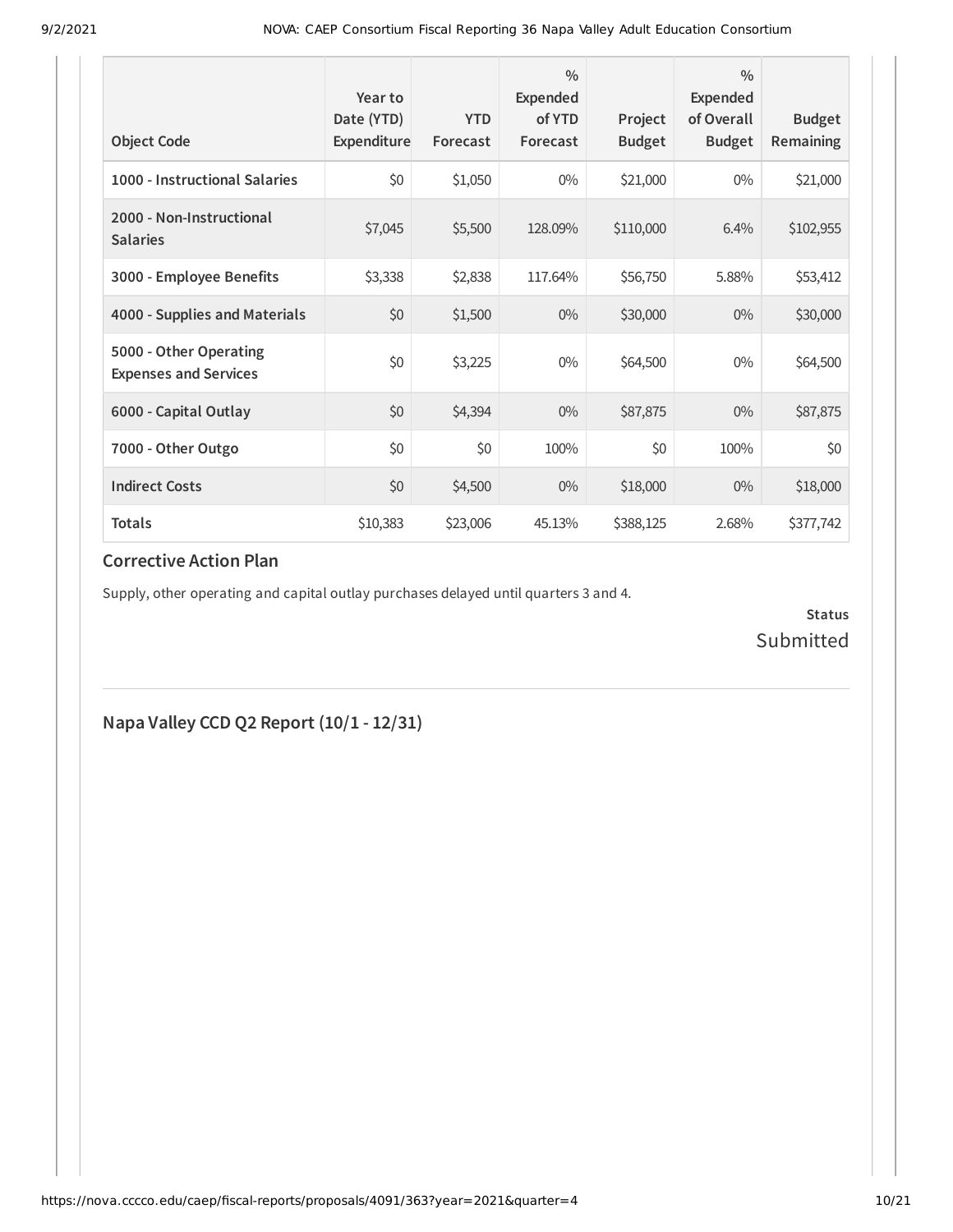| <b>Object Code</b>                                     | Year to<br>Date (YTD)<br>Expenditure | <b>YTD</b><br>Forecast | $\frac{0}{0}$<br><b>Expended</b><br>of YTD<br>Forecast | Project<br><b>Budget</b> | $\frac{0}{0}$<br><b>Expended</b><br>of Overall<br><b>Budget</b> | <b>Budget</b><br>Remaining |
|--------------------------------------------------------|--------------------------------------|------------------------|--------------------------------------------------------|--------------------------|-----------------------------------------------------------------|----------------------------|
| 1000 - Instructional Salaries                          | \$965                                | \$5,250                | 18.38%                                                 | \$21,000                 | 4.6%                                                            | \$20,035                   |
| 2000 - Non-Instructional<br><b>Salaries</b>            | \$17,848                             | \$27,500               | 64.9%                                                  | \$110,000                | 16.23%                                                          | \$92,152                   |
| 3000 - Employee Benefits                               | \$11,075                             | \$14,188               | 78.06%                                                 | \$56,750                 | 19.52%                                                          | \$45,675                   |
| 4000 - Supplies and Materials                          | \$103                                | \$7,500                | 1.37%                                                  | \$30,000                 | 0.34%                                                           | \$29,897                   |
| 5000 - Other Operating<br><b>Expenses and Services</b> | \$0                                  | \$16,125               | $0\%$                                                  | \$64,500                 | $0\%$                                                           | \$64,500                   |
| 6000 - Capital Outlay                                  | \$5,150                              | \$21,969               | 23.44%                                                 | \$87,875                 | 5.86%                                                           | \$82,725                   |
| 7000 - Other Outgo                                     | \$0                                  | \$0                    | 100%                                                   | \$0                      | 100%                                                            | \$0                        |
| <b>Indirect Costs</b>                                  | \$0                                  | \$9,000                | $0\%$                                                  | \$18,000                 | $0\%$                                                           | \$18,000                   |
| <b>Totals</b>                                          | \$35,141                             | \$101,531              | 34.61%                                                 | \$388,125                | 9.05%                                                           | \$352,984                  |

Certain activities shifted to Q3 and Q4 - expenditures will increase in Q3.

**Status** Submitted

## **Allocation Year Closeout: 2018-19**

I have reviewed the financial reports for my agency and confirm that all funds for this allocation year have been spent.

**2018-19 Reverted Funds:**

\$0

**2018-19 Status** Closed

**Submitting Authority** Eresa Puch, Controller

**Napa Valley CCD Q3 Report (1/1 - 3/31)**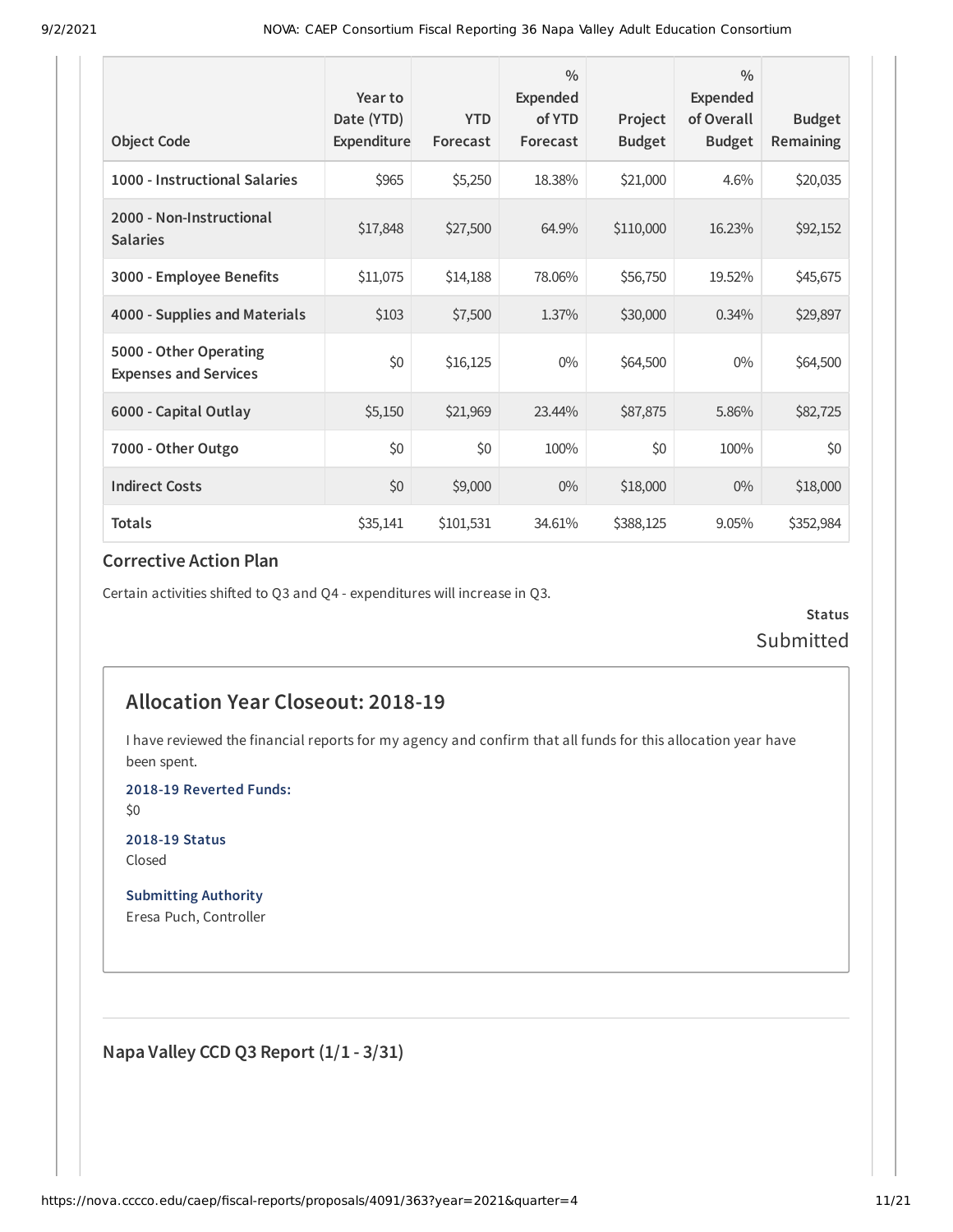| <b>Object Code</b>                                     | Year to<br>Date (YTD)<br>Expenditure | <b>YTD</b><br>Forecast | $\frac{0}{0}$<br>Expended<br>of YTD<br>Forecast | Project<br><b>Budget</b> | $\frac{0}{0}$<br><b>Expended</b><br>of Overall<br><b>Budget</b> | <b>Budget</b><br><b>Remaining</b> |
|--------------------------------------------------------|--------------------------------------|------------------------|-------------------------------------------------|--------------------------|-----------------------------------------------------------------|-----------------------------------|
| 1000 - Instructional Salaries                          | \$1,638                              | \$7,350                | 22.29%                                          | \$21,000                 | 7.8%                                                            | \$19,362                          |
| 2000 - Non-Instructional<br><b>Salaries</b>            | \$35,131                             | \$38,500               | 91.25%                                          | \$110,000                | 31.94%                                                          | \$74,869                          |
| 3000 - Employee Benefits                               | \$22,107                             | \$19,863               | 111.3%                                          | \$56,750                 | 38.96%                                                          | \$34,643                          |
| 4000 - Supplies and Materials                          | \$1,778                              | \$10,500               | 16.93%                                          | \$30,000                 | 5.93%                                                           | \$28,222                          |
| 5000 - Other Operating<br><b>Expenses and Services</b> | \$0                                  | \$22,575               | $0\%$                                           | \$64,500                 | $0\%$                                                           | \$64,500                          |
| 6000 - Capital Outlay                                  | \$5,150                              | \$30,756               | 16.74%                                          | \$87,875                 | 5.86%                                                           | \$82,725                          |
| 7000 - Other Outgo                                     | \$0                                  | \$0                    | 100%                                            | \$0                      | 100%                                                            | \$0                               |
| <b>Indirect Costs</b>                                  | \$0                                  | \$13,500               | $0\%$                                           | \$18,000                 | $0\%$                                                           | \$18,000                          |
| Totals                                                 | \$65,804                             | \$143,044              | 46%                                             | \$388,125                | 16.95%                                                          | \$322,321                         |

Additional expenditures planned for Q4

### **Status** Submitted

**Napa Valley CCD Q4 Report (4/1 - 6/30)**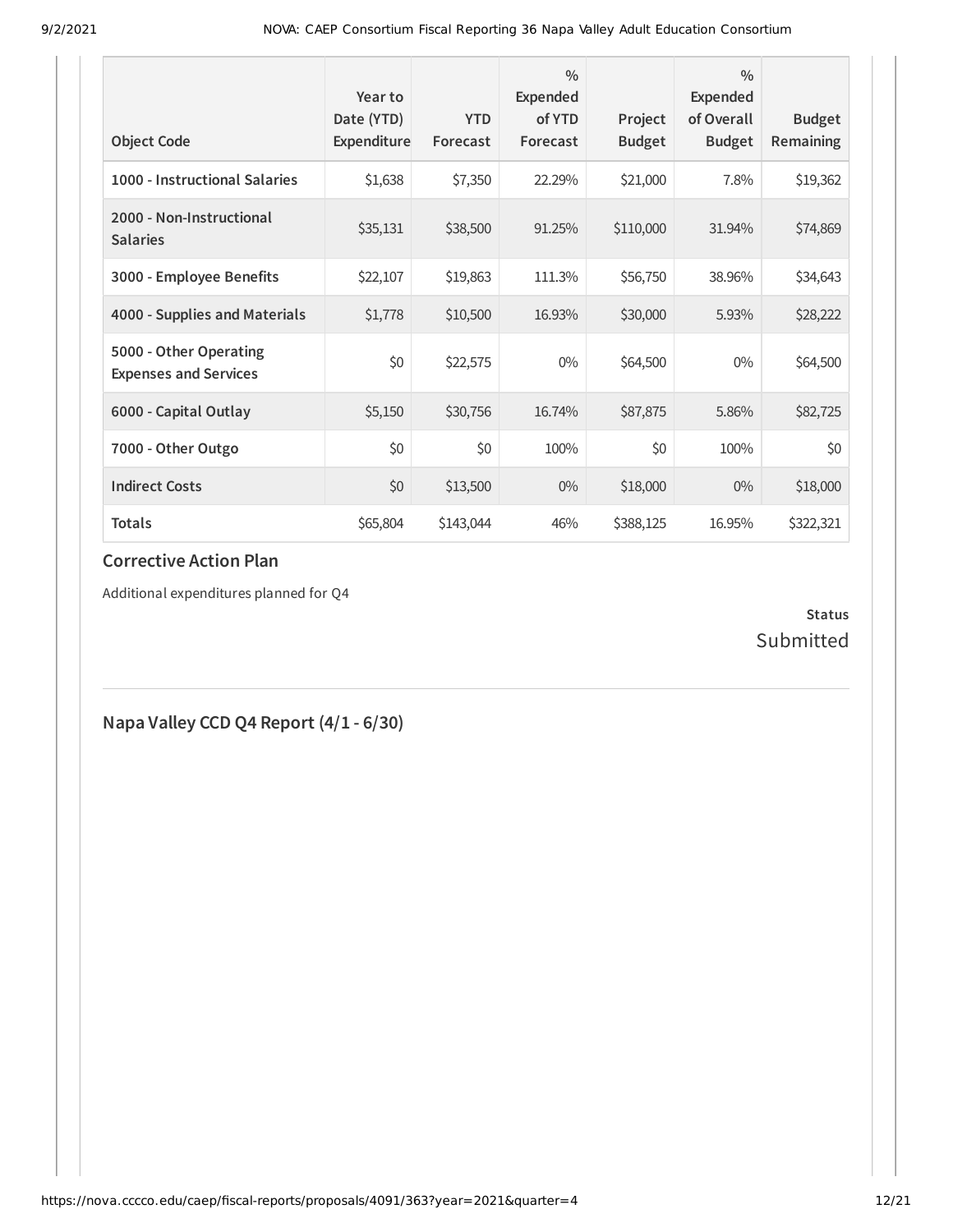| <b>Object Code</b>                                     | Year to<br>Date (YTD)<br>Expenditure | <b>YTD</b><br>Forecast | $\frac{0}{0}$<br><b>Expended</b><br>of YTD<br>Forecast | Project<br><b>Budget</b> | $\frac{0}{0}$<br><b>Expended</b><br>of Overall<br><b>Budget</b> | <b>Budget</b><br><b>Remaining</b> |
|--------------------------------------------------------|--------------------------------------|------------------------|--------------------------------------------------------|--------------------------|-----------------------------------------------------------------|-----------------------------------|
| 1000 - Instructional Salaries                          | \$3,203                              | \$7,350                | 43.58%                                                 | \$21,000                 | 15.25%                                                          | \$17,797                          |
| 2000 - Non-Instructional<br><b>Salaries</b>            | \$109,732                            | \$38,500               | 285.02%                                                | \$110,000                | 99.76%                                                          | \$268                             |
| 3000 - Employee Benefits                               | \$56,004                             | \$19,863               | 281.96%                                                | \$56,750                 | 98.69%                                                          | \$746                             |
| 4000 - Supplies and Materials                          | \$1,778                              | \$10,500               | 16.93%                                                 | \$30,000                 | 5.93%                                                           | \$28,222                          |
| 5000 - Other Operating<br><b>Expenses and Services</b> | \$48,158                             | \$22,575               | 213.32%                                                | \$64,500                 | 74.66%                                                          | \$16,342                          |
| 6000 - Capital Outlay                                  | \$5,882                              | \$30,756               | 19.12%                                                 | \$87,875                 | 6.69%                                                           | \$81,993                          |
| 7000 - Other Outgo                                     | \$0                                  | \$0                    | 100%                                                   | \$0                      | 100%                                                            | \$0                               |
| <b>Indirect Costs</b>                                  | \$11,000                             | \$18,000               | 61.11%                                                 | \$18,000                 | 61.11%                                                          | \$7,000                           |
| <b>Totals</b>                                          | \$235,757                            | \$147,544              | 159.79%                                                | \$388,125                | 60.74%                                                          | \$152,368                         |

> **Status** Submitted

## **Napa Valley Unified**

**Napa Valley Unified Q1 Report (7/1 - 9/30)**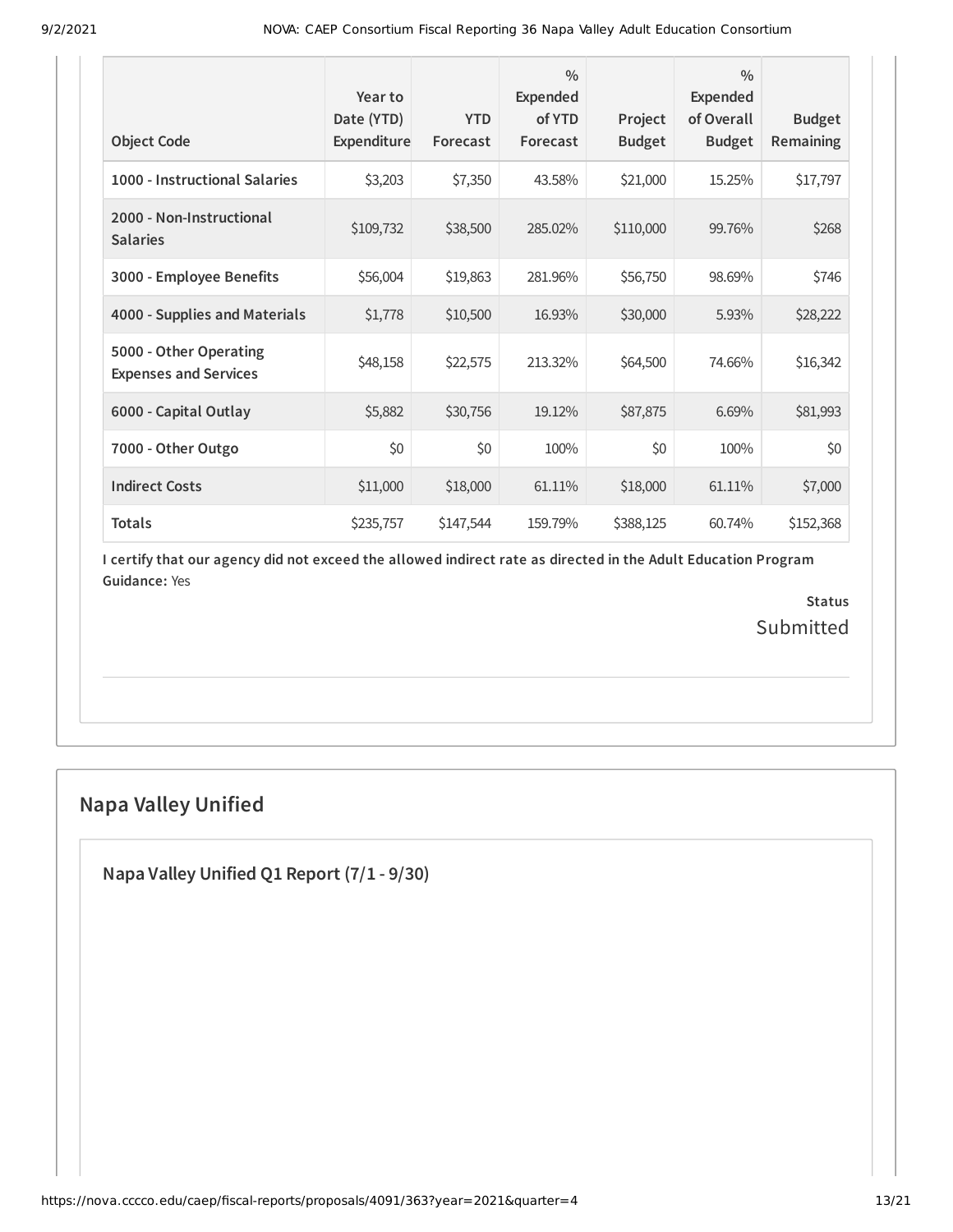| <b>Object Code</b>                                     | Year to<br>Date (YTD)<br>Expenditure | <b>YTD</b><br>Forecast | $\frac{0}{0}$<br><b>Expended</b><br>of YTD<br>Forecast | Project<br><b>Budget</b> | $\frac{0}{0}$<br>Expended<br>of Overall<br><b>Budget</b> | <b>Budget</b><br>Remaining |
|--------------------------------------------------------|--------------------------------------|------------------------|--------------------------------------------------------|--------------------------|----------------------------------------------------------|----------------------------|
| 1000 - Instructional Salaries                          | \$217,258                            | \$201,699              | 107.71%                                                | \$1,344,660              | 16.16%                                                   | \$1,127,402                |
| 2000 - Non-Instructional<br><b>Salaries</b>            | \$165,990                            | \$106,655              | 155.63%                                                | \$711,036                | 23.34%                                                   | \$545,046                  |
| 3000 - Employee Benefits                               | \$112,853                            | \$78,165               | 144.38%                                                | \$521,100                | 21.66%                                                   | \$408,247                  |
| 4000 - Supplies and Materials                          | \$4,184                              | \$32,792               | 12.76%                                                 | \$218,615                | 1.91%                                                    | \$214,431                  |
| 5000 - Other Operating<br><b>Expenses and Services</b> | \$61,196                             | \$48,262               | 126.8%                                                 | \$321,749                | 19.02%                                                   | \$260,553                  |
| 6000 - Capital Outlay                                  | \$0                                  | \$6,000                | $0\%$                                                  | \$40,000                 | $0\%$                                                    | \$40,000                   |
| 7000 - Other Outgo                                     | \$0                                  | \$0                    | 100%                                                   | \$22,041                 | $0\%$                                                    | \$22,041                   |
| <b>Indirect Costs</b>                                  | \$0                                  | \$23,844               | $0\%$                                                  | \$158,960                | $0\%$                                                    | \$158,960                  |
| <b>Totals</b>                                          | \$561,481                            | \$497,418              | 112.88%                                                | \$3,338,161              | 16.82%                                                   | \$2,776,680                |

### **Status** Submitted

## **Napa Valley Unified Q2 Report (10/1 - 12/31)**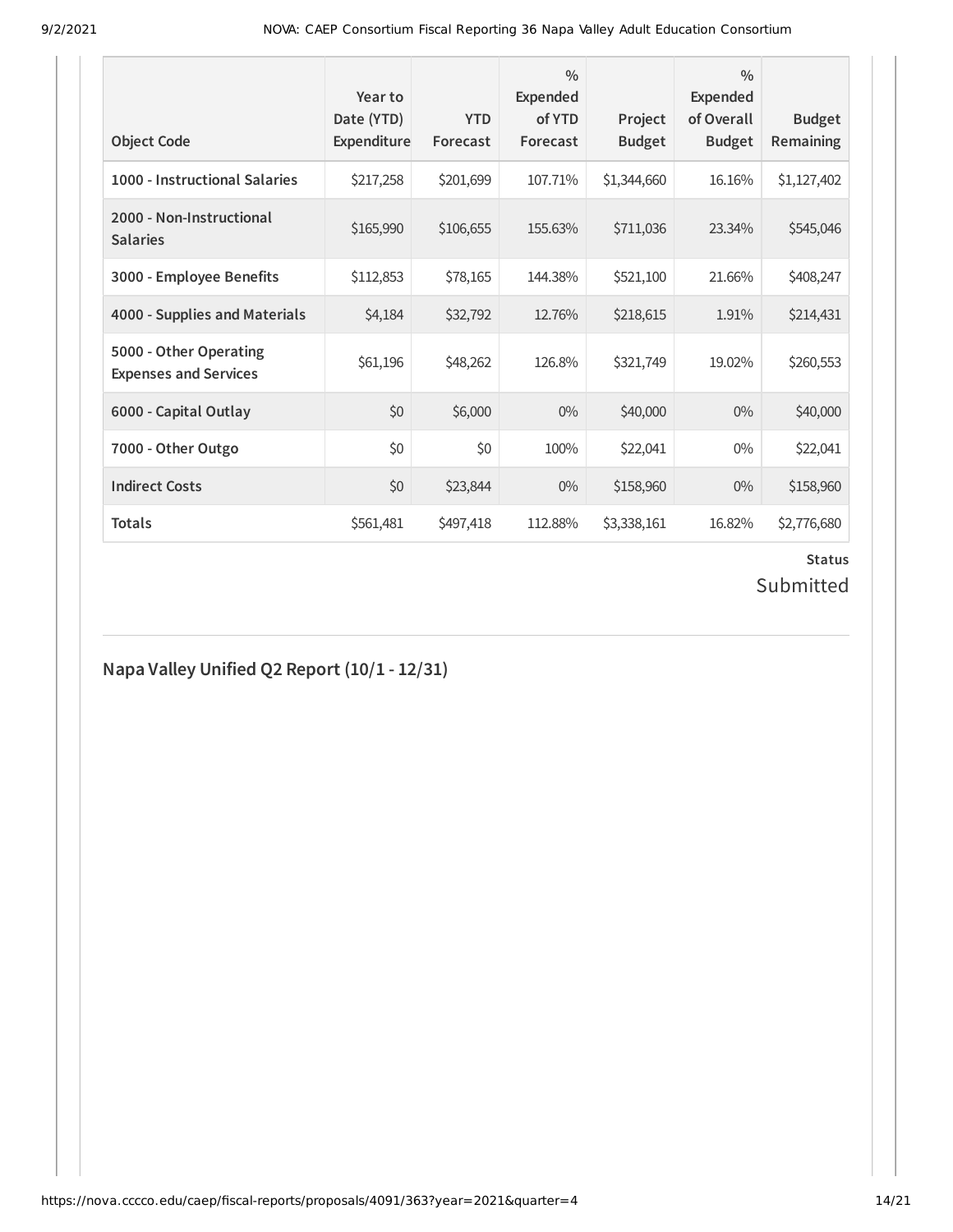| <b>Object Code</b>                                     | Year to<br>Date (YTD)<br>Expenditure | <b>YTD</b><br>Forecast | $\frac{0}{0}$<br>Expended<br>of YTD<br>Forecast | Project<br><b>Budget</b> | $\frac{0}{0}$<br><b>Expended</b><br>of Overall<br><b>Budget</b> | <b>Budget</b><br>Remaining |
|--------------------------------------------------------|--------------------------------------|------------------------|-------------------------------------------------|--------------------------|-----------------------------------------------------------------|----------------------------|
| 1000 - Instructional Salaries                          | \$217,258                            | \$403,398              | 53.86%                                          | \$1,344,660              | 16.16%                                                          | \$1,127,402                |
| 2000 - Non-Instructional<br><b>Salaries</b>            | \$165,990                            | \$213,311              | 77.82%                                          | \$711,036                | 23.34%                                                          | \$545,046                  |
| 3000 - Employee Benefits                               | \$112,853                            | \$156,330              | 72.19%                                          | \$521,100                | 21.66%                                                          | \$408,247                  |
| 4000 - Supplies and Materials                          | \$4,184                              | \$65,585               | 6.38%                                           | \$218,615                | 1.91%                                                           | \$214,431                  |
| 5000 - Other Operating<br><b>Expenses and Services</b> | \$61,196                             | \$96,525               | 63.4%                                           | \$321,749                | 19.02%                                                          | \$260,553                  |
| 6000 - Capital Outlay                                  | \$0                                  | \$12,000               | $0\%$                                           | \$40,000                 | $0\%$                                                           | \$40,000                   |
| 7000 - Other Outgo                                     | \$0                                  | \$0                    | 100%                                            | \$22,041                 | $0\%$                                                           | \$22,041                   |
| <b>Indirect Costs</b>                                  | \$0                                  | \$47,688               | $0\%$                                           | \$158,960                | $0\%$                                                           | \$158,960                  |
| Totals                                                 | \$561,481                            | \$994,836              | 56.44%                                          | \$3,338,161              | 16.82%                                                          | \$2,776,680                |

Anticipate and have planned for greater spending in spring semester.

**Status** Submitted

## **Allocation Year Closeout: 2018-19**

I have reviewed the financial reports for my agency and confirm that all funds for this allocation year have been spent.

**2018-19 Reverted Funds:**

\$0

**2018-19 Status** Closed

**Submitting Authority** Evelyn Yee, Budget Assistant

**Napa Valley Unified Q3 Report (1/1 - 3/31)**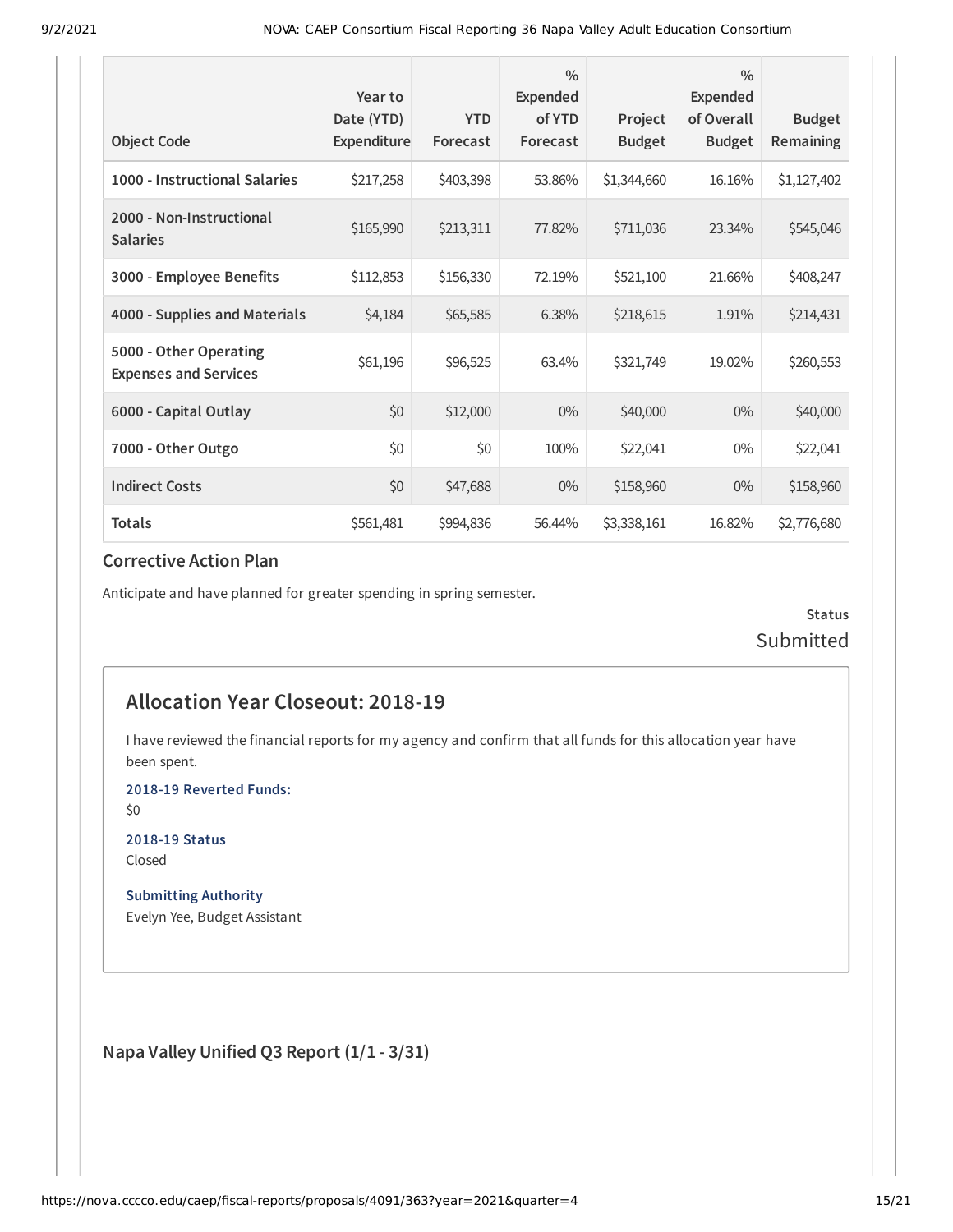| <b>Object Code</b>                                     | Year to<br>Date (YTD)<br>Expenditure | <b>YTD</b><br>Forecast | $\frac{0}{0}$<br><b>Expended</b><br>of YTD<br>Forecast | Project<br><b>Budget</b> | $\frac{0}{0}$<br><b>Expended</b><br>of Overall<br><b>Budget</b> | <b>Budget</b><br>Remaining |
|--------------------------------------------------------|--------------------------------------|------------------------|--------------------------------------------------------|--------------------------|-----------------------------------------------------------------|----------------------------|
| 1000 - Instructional Salaries                          | \$812,787                            | \$605,097              | 134.32%                                                | \$1,344,660              | 60.45%                                                          | \$531,873                  |
| 2000 - Non-Instructional<br><b>Salaries</b>            | \$502,730                            | \$319,966              | 157.12%                                                | \$711,036                | 70.7%                                                           | \$208,306                  |
| 3000 - Employee Benefits                               | \$367,778                            | \$234,495              | 156.84%                                                | \$521,100                | 70.58%                                                          | \$153,322                  |
| 4000 - Supplies and Materials                          | \$37,002                             | \$98,377               | 37.61%                                                 | \$218,615                | 16.93%                                                          | \$181,613                  |
| 5000 - Other Operating<br><b>Expenses and Services</b> | \$124,580                            | \$144,787              | 86.04%                                                 | \$321,749                | 38.72%                                                          | \$197,169                  |
| 6000 - Capital Outlay                                  | \$0                                  | \$18,000               | $0\%$                                                  | \$40,000                 | $0\%$                                                           | \$40,000                   |
| 7000 - Other Outgo                                     | \$0                                  | \$0                    | 100%                                                   | \$22,041                 | $0\%$                                                           | \$22,041                   |
| <b>Indirect Costs</b>                                  | \$92,069                             | \$71,532               | 128.71%                                                | \$158,960                | 57.92%                                                          | \$66,891                   |
| <b>Totals</b>                                          | \$1,936,946                          | \$1,492,254            | 129.8%                                                 | \$3,338,161              | 58.02%                                                          | \$1,401,215                |

# **Status**

## Submitted

## **Napa Valley Unified Q4 Report (4/1 - 6/30)**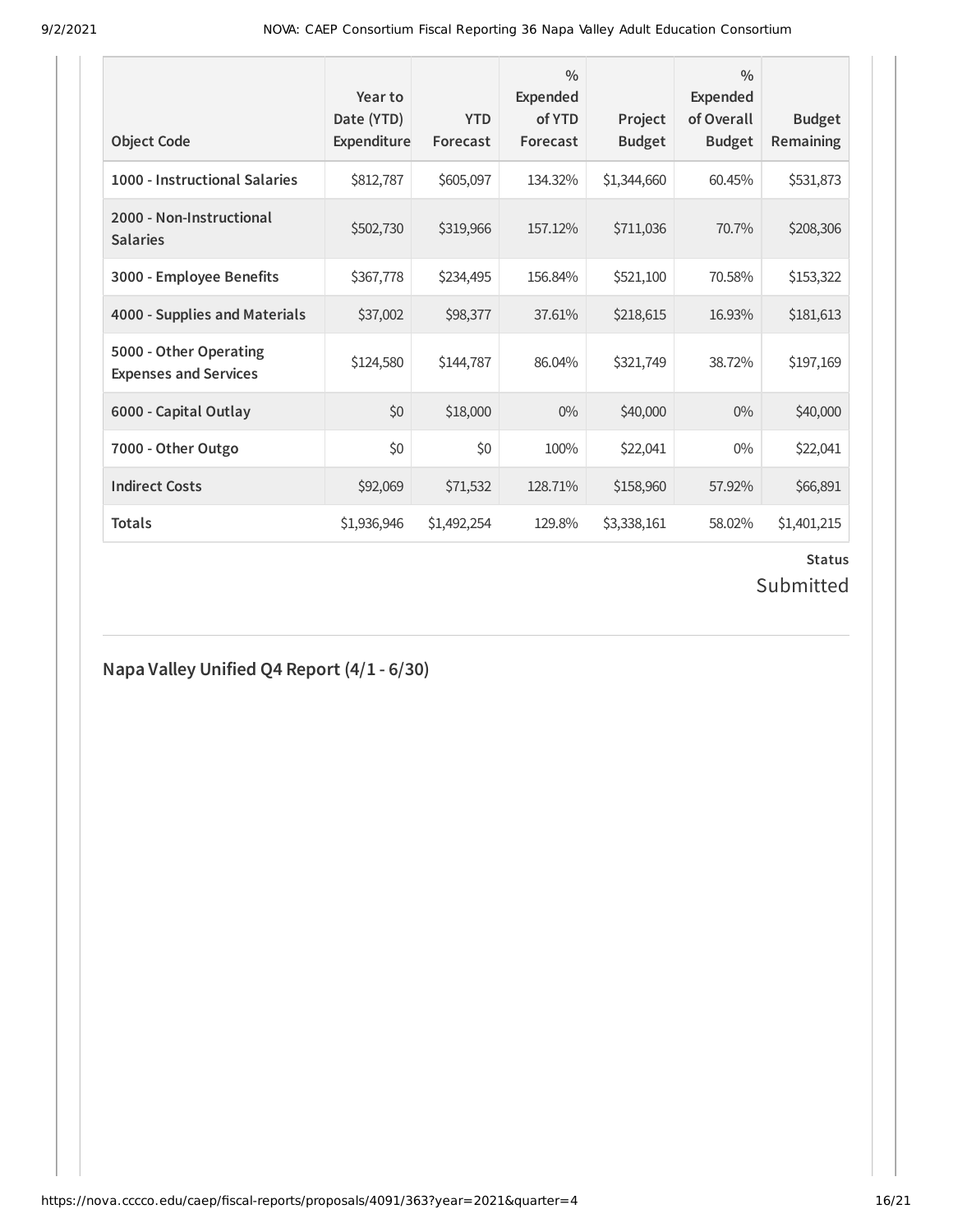| <b>Object Code</b>                                     | Year to<br>Date (YTD)<br>Expenditure | <b>YTD</b><br>Forecast | $\frac{0}{0}$<br><b>Expended</b><br>of YTD<br>Forecast | Project<br><b>Budget</b> | $\frac{0}{0}$<br>Expended<br>of Overall<br><b>Budget</b> | <b>Budget</b><br><b>Remaining</b> |
|--------------------------------------------------------|--------------------------------------|------------------------|--------------------------------------------------------|--------------------------|----------------------------------------------------------|-----------------------------------|
| 1000 - Instructional Salaries                          | \$1,061,317                          | \$806,796              | 131.55%                                                | \$1,344,660              | 78.93%                                                   | \$283,343                         |
| 2000 - Non-Instructional<br><b>Salaries</b>            | \$676,510                            | \$426,622              | 158.57%                                                | \$711,036                | 95.14%                                                   | \$34,526                          |
| 3000 - Employee Benefits                               | \$486,727                            | \$312,660              | 155.67%                                                | \$521,100                | 93.4%                                                    | \$34,373                          |
| 4000 - Supplies and Materials                          | \$50,757                             | \$131,169              | 38.7%                                                  | \$218,615                | 23.22%                                                   | \$167,858                         |
| 5000 - Other Operating<br><b>Expenses and Services</b> | \$196,310                            | \$193,049              | 101.69%                                                | \$321,749                | 61.01%                                                   | \$125,439                         |
| 6000 - Capital Outlay                                  | \$14,749                             | \$24,000               | 61.45%                                                 | \$40,000                 | 36.87%                                                   | \$25,251                          |
| 7000 - Other Outgo                                     | \$22,041                             | \$22,041               | 100%                                                   | \$22,041                 | 100%                                                     | \$0                               |
| <b>Indirect Costs</b>                                  | \$122,518                            | \$95,376               | 128.46%                                                | \$158,960                | 77.07%                                                   | \$36,442                          |
| <b>Totals</b>                                          | \$2,630,929                          | \$2,011,713            | 130.78%                                                | \$3,338,161              | 78.81%                                                   | \$707,232                         |

> **Status Submitted**

## **St. Helena Unified School District**

**St.Helena Unified School District Q1 Report (7/1 - 9/30)**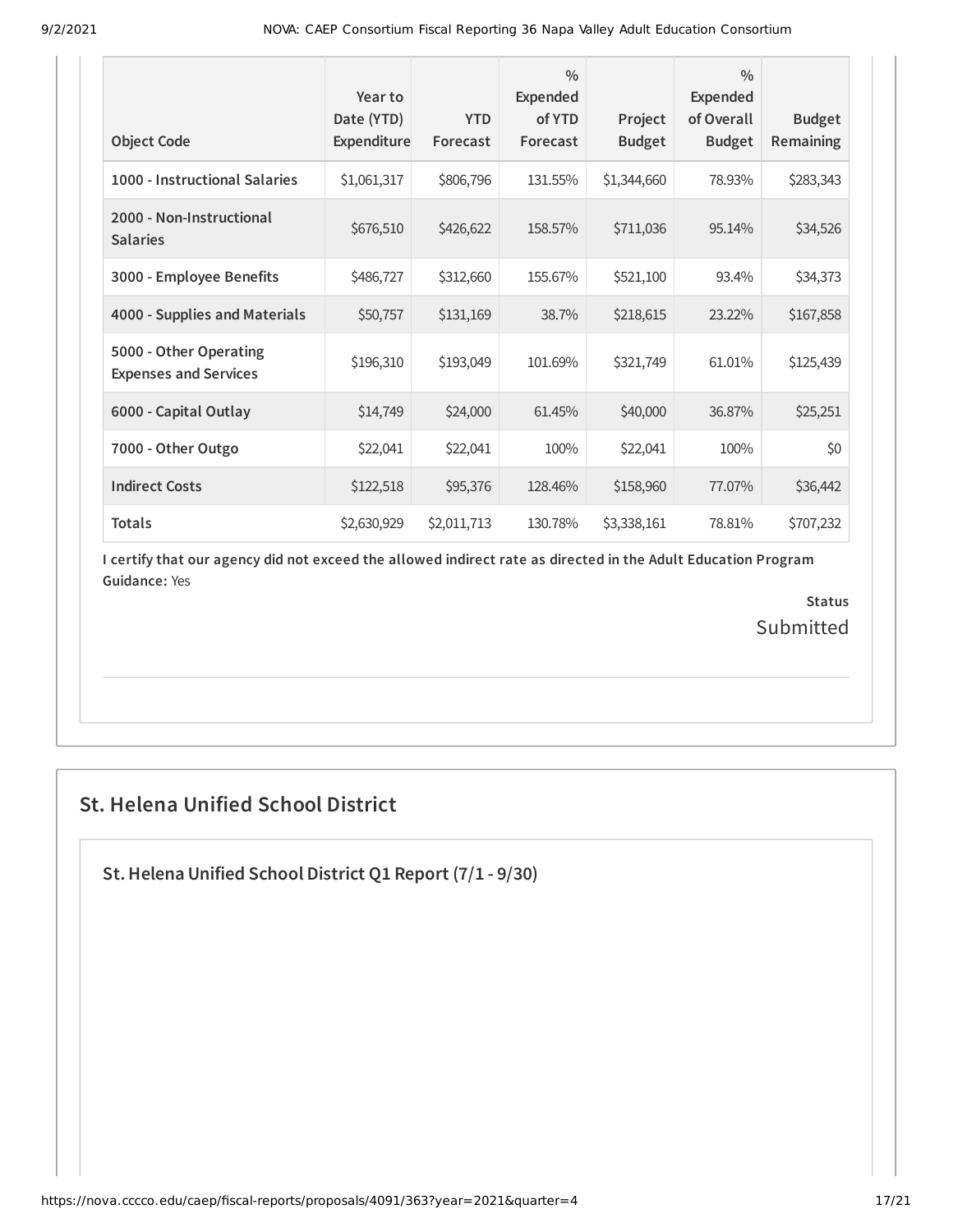| <b>Object Code</b>                                     | Year to<br>Date (YTD)<br>Expenditure | <b>YTD</b><br>Forecast | 0/0<br>Expended<br>of YTD<br>Forecast | Project<br><b>Budget</b> | $\frac{0}{0}$<br>Expended<br>of Overall<br><b>Budget</b> | <b>Budget</b><br><b>Remaining</b> |
|--------------------------------------------------------|--------------------------------------|------------------------|---------------------------------------|--------------------------|----------------------------------------------------------|-----------------------------------|
| 1000 - Instructional Salaries                          | \$4,944                              | \$0                    | 100%                                  | \$19,775                 | 25%                                                      | \$14,831                          |
| 2000 - Non-Instructional<br><b>Salaries</b>            | \$0                                  | \$0                    | 100%                                  | \$0                      | 100%                                                     | \$0                               |
| 3000 - Employee Benefits                               | \$1,013                              | \$0                    | 100%                                  | \$4,050                  | 25.01%                                                   | \$3,037                           |
| 4000 - Supplies and Materials                          | \$0                                  | \$0                    | 100%                                  | \$0                      | 100%                                                     | \$0                               |
| 5000 - Other Operating<br><b>Expenses and Services</b> | \$0                                  | \$0                    | 100%                                  | \$0                      | 100%                                                     | \$0                               |
| 6000 - Capital Outlay                                  | \$0                                  | \$0                    | 100%                                  | \$0                      | 100%                                                     | \$0                               |
| 7000 - Other Outgo                                     | \$0                                  | \$0                    | 100%                                  | \$0                      | 100%                                                     | \$0                               |
| <b>Indirect Costs</b>                                  | \$0                                  | \$0                    | 100%                                  | \$1,188                  | $0\%$                                                    | \$1,188                           |
| <b>Totals</b>                                          | \$5,957                              | \$0                    | 100%                                  | \$25,013                 | 23.82%                                                   | \$19,056                          |

Salaries and benefits for staff teaching ESL and HSD programs provided by Napa Valley Adult Ed.

**Status** Submitted

## **St.Helena Unified School District Q2 Report (10/1 - 12/31)**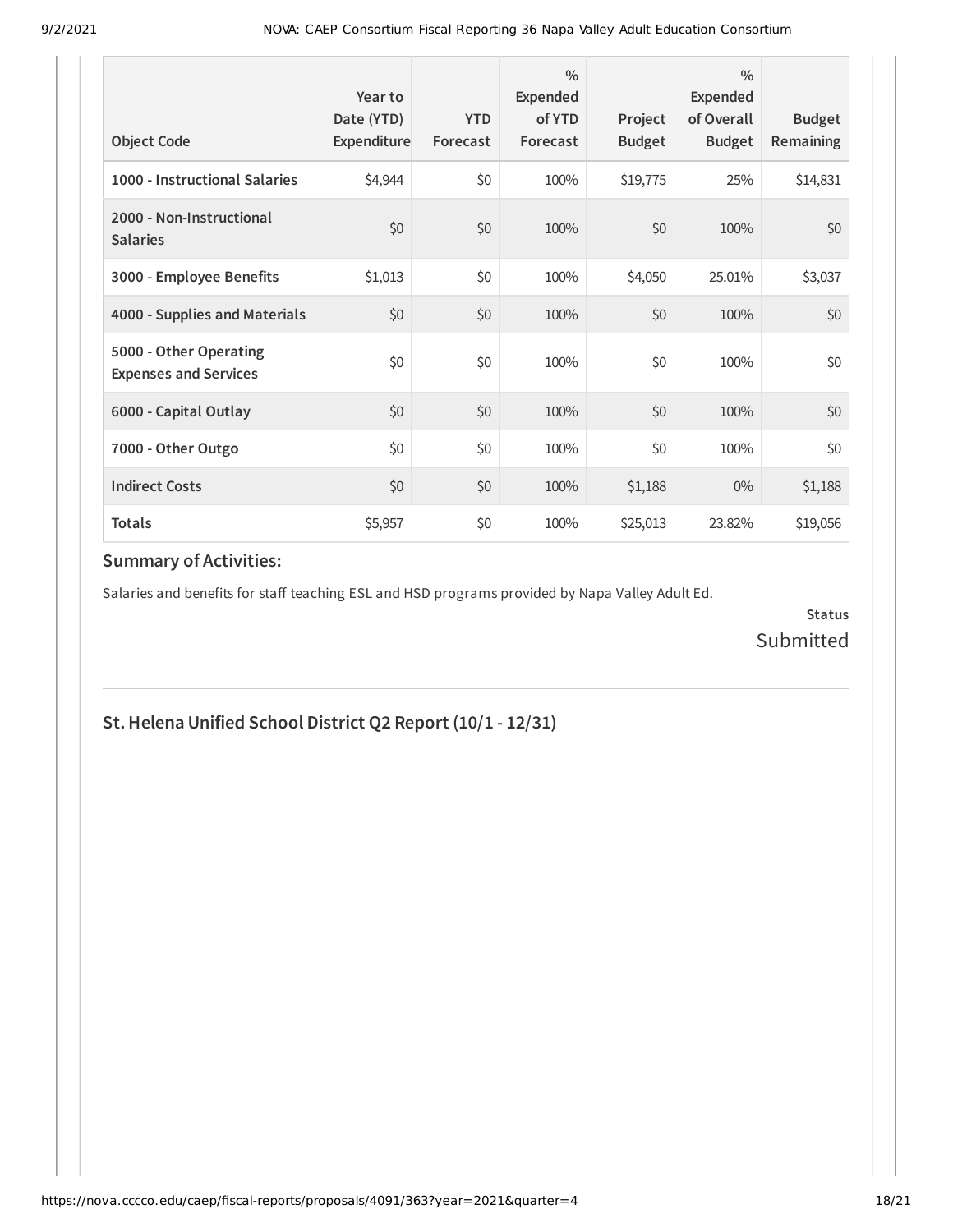| <b>Object Code</b>                                     | Year to<br>Date (YTD)<br>Expenditure | <b>YTD</b><br>Forecast | $\frac{0}{0}$<br>Expended<br>of YTD<br>Forecast | Project<br><b>Budget</b> | $\frac{0}{0}$<br>Expended<br>of Overall<br><b>Budget</b> | <b>Budget</b><br>Remaining |
|--------------------------------------------------------|--------------------------------------|------------------------|-------------------------------------------------|--------------------------|----------------------------------------------------------|----------------------------|
| 1000 - Instructional Salaries                          | \$9,888                              | \$0                    | 100%                                            | \$19,775                 | 50%                                                      | \$9,887                    |
| 2000 - Non-Instructional<br><b>Salaries</b>            | \$0                                  | \$0                    | 100%                                            | \$0                      | 100%                                                     | \$0                        |
| 3000 - Employee Benefits                               | \$2,025                              | \$0                    | 100%                                            | \$4,050                  | 50%                                                      | \$2,025                    |
| 4000 - Supplies and Materials                          | \$0                                  | \$0                    | 100%                                            | \$0                      | 100%                                                     | \$0                        |
| 5000 - Other Operating<br><b>Expenses and Services</b> | \$0                                  | \$0                    | 100%                                            | \$0                      | 100%                                                     | \$0                        |
| 6000 - Capital Outlay                                  | \$0                                  | \$0                    | 100%                                            | \$0                      | 100%                                                     | \$0                        |
| 7000 - Other Outgo                                     | \$0                                  | \$0                    | 100%                                            | \$0                      | 100%                                                     | \$0                        |
| <b>Indirect Costs</b>                                  | \$0                                  | \$0                    | 100%                                            | \$1,188                  | $0\%$                                                    | \$1,188                    |
| <b>Totals</b>                                          | \$11,913                             | \$0                    | 100%                                            | \$25,013                 | 47.63%                                                   | \$13,100                   |

Salaries and benefits for staff teaching ESL and HSD programs provided by Napa Valley Adult Ed.

**Status** Submitted

## **Allocation Year Closeout: 2018-19**

I have reviewed the financial reports for my agency and confirm that all funds for this allocation year have been spent.

**2018-19 Reverted Funds:**

\$0

**2018-19 Status** Closed

**Submitting Authority** Andrea Stubbs, CBO

**St.Helena Unified School District Q3 Report (1/1 - 3/31)**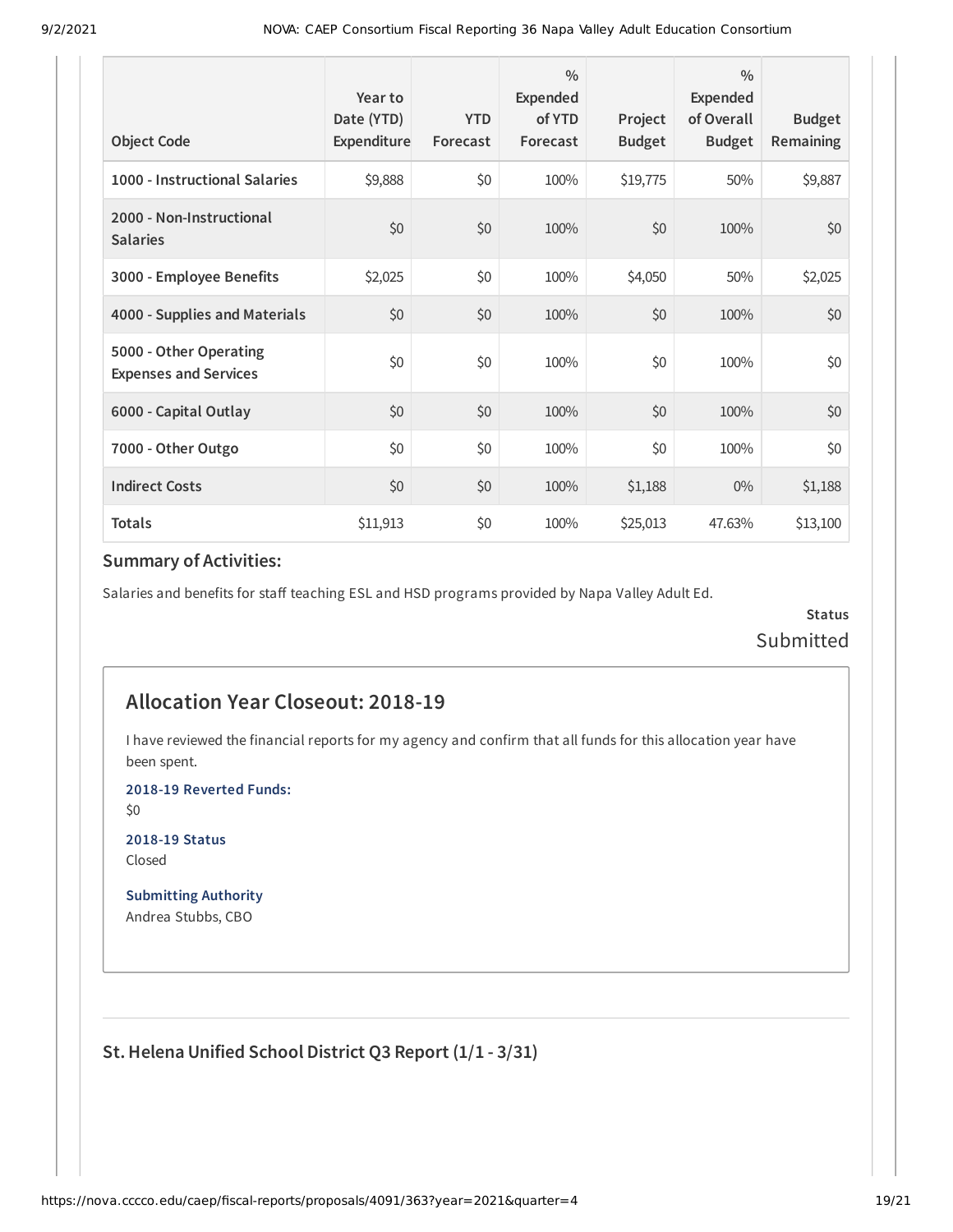| <b>Object Code</b>                                     | Year to<br>Date (YTD)<br>Expenditure | <b>YTD</b><br>Forecast | $\frac{0}{0}$<br>Expended<br>of YTD<br>Forecast | Project<br><b>Budget</b> | $\frac{0}{0}$<br>Expended<br>of Overall<br><b>Budget</b> | <b>Budget</b><br><b>Remaining</b> |
|--------------------------------------------------------|--------------------------------------|------------------------|-------------------------------------------------|--------------------------|----------------------------------------------------------|-----------------------------------|
| 1000 - Instructional Salaries                          | \$14,831                             | \$0                    | 100%                                            | \$19,775                 | 75%                                                      | \$4,944                           |
| 2000 - Non-Instructional<br><b>Salaries</b>            | \$0                                  | \$0                    | 100%                                            | \$0                      | 100%                                                     | \$0                               |
| 3000 - Employee Benefits                               | \$3,038                              | \$0                    | 100%                                            | \$4,050                  | 75.01%                                                   | \$1,012                           |
| 4000 - Supplies and Materials                          | \$0                                  | \$0                    | 100%                                            | \$0                      | 100%                                                     | \$0                               |
| 5000 - Other Operating<br><b>Expenses and Services</b> | \$0                                  | \$0                    | 100%                                            | \$0                      | 100%                                                     | \$0                               |
| 6000 - Capital Outlay                                  | \$0                                  | \$0                    | 100%                                            | \$0                      | 100%                                                     | \$0                               |
| 7000 - Other Outgo                                     | \$0                                  | \$0                    | 100%                                            | \$0                      | 100%                                                     | \$0                               |
| <b>Indirect Costs</b>                                  | \$0                                  | \$0                    | 100%                                            | \$1,188                  | $0\%$                                                    | \$1,188                           |
| <b>Totals</b>                                          | \$17,869                             | \$0                    | 100%                                            | \$25,013                 | 71.44%                                                   | \$7,144                           |

Salaries and benefits for staff teaching ESL and HSD programs provided by Napa Valley Adult Ed.

**Status** Submitted

## **St.Helena Unified School District Q4 Report (4/1 - 6/30)**